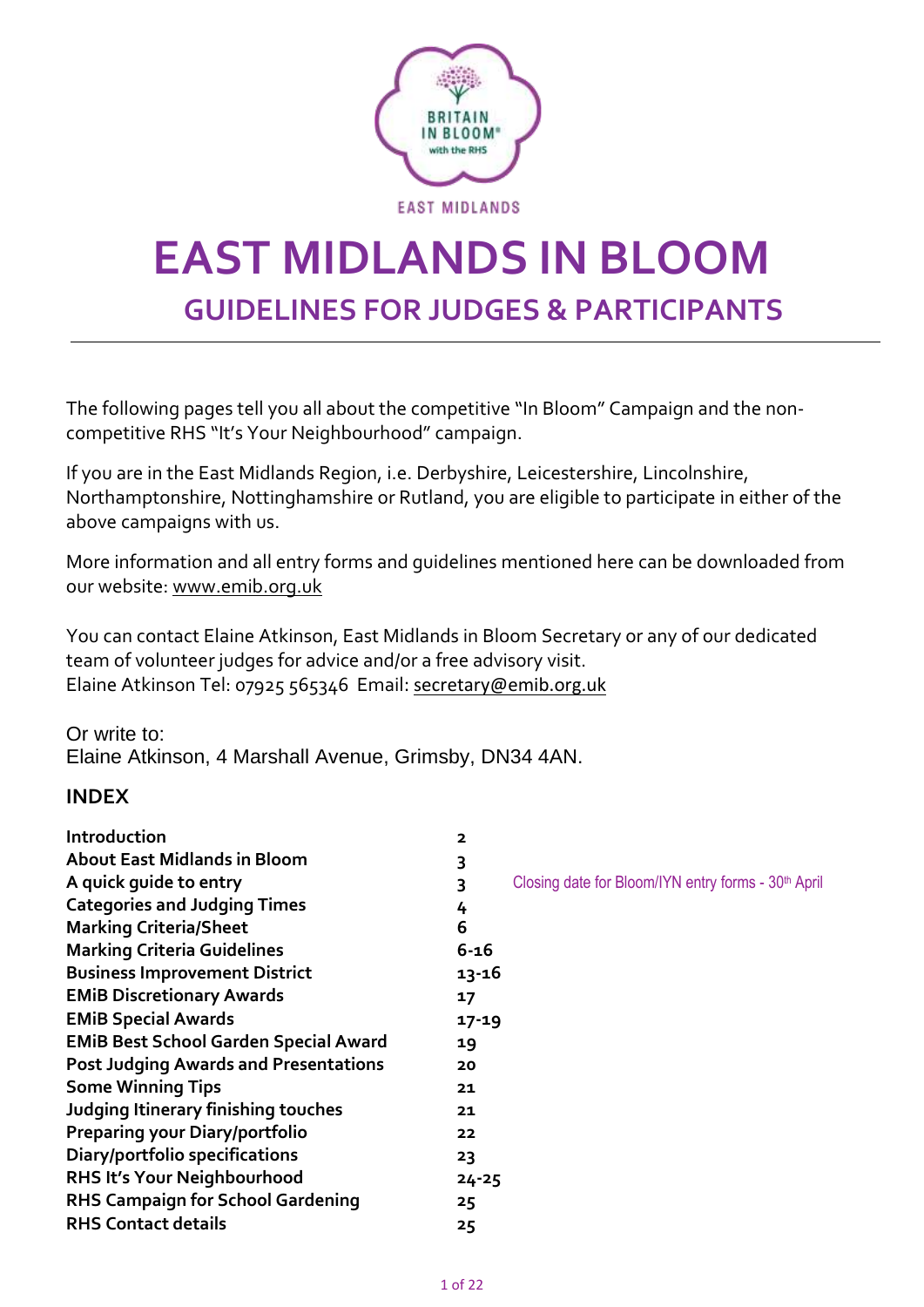The Royal Horticultural Society's Britain in Bloom campaign is one of the largest horticultural campaigns in Europe, involving over three thousand communities across the United Kingdom each year.

"East Midlands in Bloom" is one of 15 regions/nations that are part of the national RHS "Britain in Bloom" **campaign. Participating communities are asked to focus their initiatives around RHS Britain in Bloom's three core pillars of:**

- **• Horticultural Achievement**
- **• Environmental Responsibility**
- **• Community Participation.**

**Participants are encouraged to promote these aspects throughout the year, culminating in the judging in July and continuing beyond.**

**Participating communities create lasting improvements to the local environment for the benefit of those** that live, work and visit there - today and in the future. The campaign runs year-round, and communities can be involved for as long as they like. Communities first participate in their region/nation "in Bloom" and **from there they can be nominated to participate in the RHS Britain in Bloom Final.**

**RHS Britain in Bloom is the only campaign which takes such an integrated approach to community improvement and employs horticulture as its foundation. This means "In Bloom" communities tackle everything from litter, graffiti and anti-social behaviour through to conservation, sustainability and improving horticultural standards – not to mention the positive impact on sense of place, and community spirit and pride.**

### Everyone can enter this campaign! East Midlands in Bloom / RHS Britain in Bloom is an inclusive campaign and any community – no matter how small or large – can get involved.

To take part in to "in Bloom" you need to enter your whole community, not just part of it, and you enter the category which corresponds to your size based on your electoral roll. The only exception to having to enter the whole community is the Urban Communities category and BIDs. \*

For example, you could enter Nottingham in the appropriate category (City) and/or you could enter Hyson Green (an urban area within Nottingham) as an Urban Community.

*\* Forsmaller community groups there is the RHS It's Your Neighbourhood campaign (page 24).*

All"in Bloom" participants can benefit from advice and support from the RHS:

- Special access to expert RHS advisors' individual advice
- Access to a vast array of information and helpful tools on the RHS website:
- The Plant Selector (helping you choose appropriate plants for your area)
- Month by Month guide to what to do in the garden
- Guide to organic and sustainable gardening
- Guide to wildlife gardening.

In addition,"in Bloom" groups can have access to valuable support from their region/nation organisers. Full details of the campaign and case studies from previous participants are available on the website on [www.rhs.org.uk/britaininbloom](http://www.rhs.org.uk/britaininbloom) If you would like to receive additional information in the post or via e-mail please email [britaininbloom@rhs.org.uk](mailto:britaininbloom@rhs.org.uk)

The benefits of the campaign are:

- Cleaner and greener surroundings
- Creating a sense of community through improvement of public spaces and positive interaction between community members

• An increase in civic pride and sense of community empowerment by engaging people in the improvement of their own community

- Safer environments for the enjoyment of locals
- Long term improvement for the environment by addressing issues such as sustainability, resource
- management, conservation, litter, graffiti, dog fouling etc.
- Reduction of anti-social behaviour
- Positive effect on the local economy such as increased commercial enterprise and tourism
- Regeneration of run down and/or disadvantaged areas.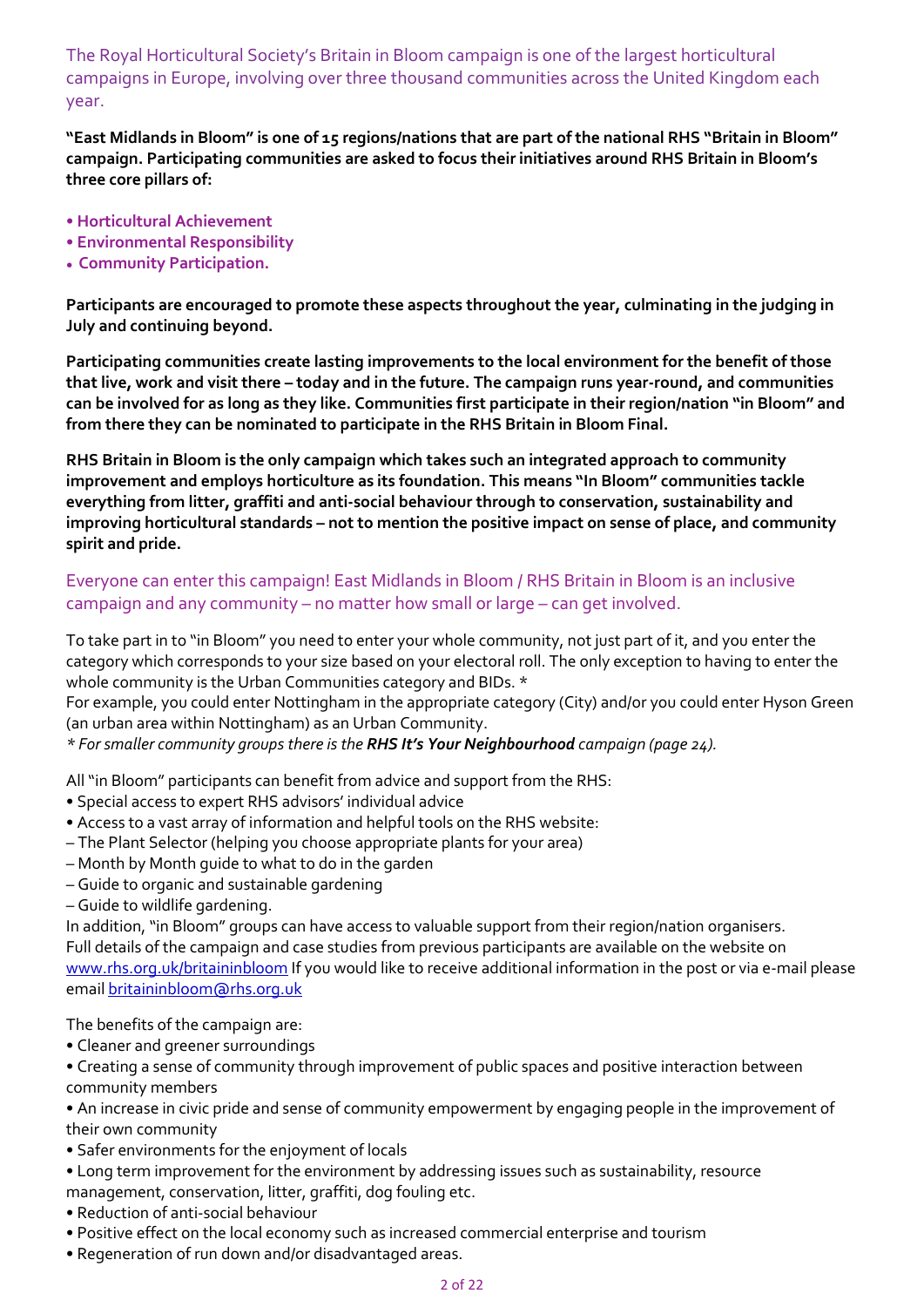## **EAST MIDLANDS IN BLOOM – a quick guide to the campaign**

Welcome to your region! If you are considering East Midlands in Bloom Campaign, or even if you have not quite decided for the year (closing date for entry form is 30<sup>th</sup> April) please bear these points in mind:

- Keep records of everything you do which may include photographs, flyers or press cuttings about any seasonal planting, fund raising events, litter picks, press or publicity articles that feature anything promoting your Bloom entry. This can be used as evidence of your **year-round** activities to be shown to the judges when they visit you in July.
- Complete and return the Entry Form which you can find on our website as soon as possible before the closing date.
- Check the population of your entry from your **electoral** roll to see which **category** you fit into from the table on page 4. This table shows you how long you have to show the judges around your entry.
- Plan a **route** around your entry that comfortably fits within your allocated time (e.g. if your entry is a Town, you will have 2 ½ hours for the judging route). The judges will only mark what you show them, so try to avoid taking them past any 'grot spots'. Also try to show them examples that fit within each of the **3 RHS core pillars** (see page 2).
- Try and get young people involved from a local school or youth group by promoting the East Midlands in Bloom Best School Garden Special Award (page15). Encourage them to hold a local children's painting and/or digital photography competition with a nature/horticultural theme in mind.
- If you are still undecided whether to enter, remember you can contact us for an **advisory visit,** and your first time entry is free (except the BID category) so you have nothing to lose, in fact **everyone wins** just by entering!
- Don't expect to win a gold medal award at your first attempt, it is much better to be realistic and 'test the water' the first year and then take the judges' advice for improvement for future years. Gold awards are the pinnacle of achievement and may take years of careful diligence to be reached.
- If you still feel daunted, then consider the RHS 'It's your Neighbourhood' which is a non-competitive campaign and you are assessed (not judged) only on what you yourselves have planned to achieve and how far you have come to achieving your targets that year. There are five levels that you can aim for, progressing upwards every year from 'Establishing' through to 'Outstanding'.

### **ABOUT EAST MIDLANDS IN BLOOM (EMiB)**

East Midlands in Bloom was established over 30 years ago. The campaign focuses on the three RHS core pillars of excellence which are:

• Horticultural Achievement

•

- Environmental Responsibility
- Community Participation

It has a dedicated team of experienced management team members and judges most of whom are horticulturally qualified who give their time voluntarily for advice to entrants and judging, and the committee which is open to a representative from every East Midlands in Bloom entrant (you). There are two major events each year: the first is a workshop/seminar, taking place in February, to which all interested parties are invited; the second is the Presentation of Awards in September, to which representatives of all Bloom entrants are invited to receive their awards. IYN's Presentations are held separately details of times and location are sent out each year. There are twice-yearly newsletters issued in December and May, and two Committee Meetings usually in June and November where decisions are made on any proposed changes to how EMiB is run.

A number of regional winners will be invited to represent East Midlands in Bloom in the UK National Finals. They will compete against the winners from 15 other regions/nations, including Scotland, Northern Ireland, Wales, and the Channel Islands.

To enter the campaign simply complete and return an entry form at any time before the end of April to be eligible to enter that year. You will be contacted by a judge in May, to confirm a judging date in July. You will be expected to provide a judging route to show the best aspects of your entry, and also show a diary of events *which should include evidence of all year round planting, community events, fundraising and any other activities that have been organised to improve your community.*

Any interested party can request a free advisory visit for their community from one of our Bloom Team.

If you are a small group just taking the first steps to improving your local area please do take the time to read about the non-competitive **RHS 'It's Your Neighbourhood'** campaign (page 24). To be added to our mailing list or to obtain any other information, please contact EMiB Secretary Elaine Atkinson, or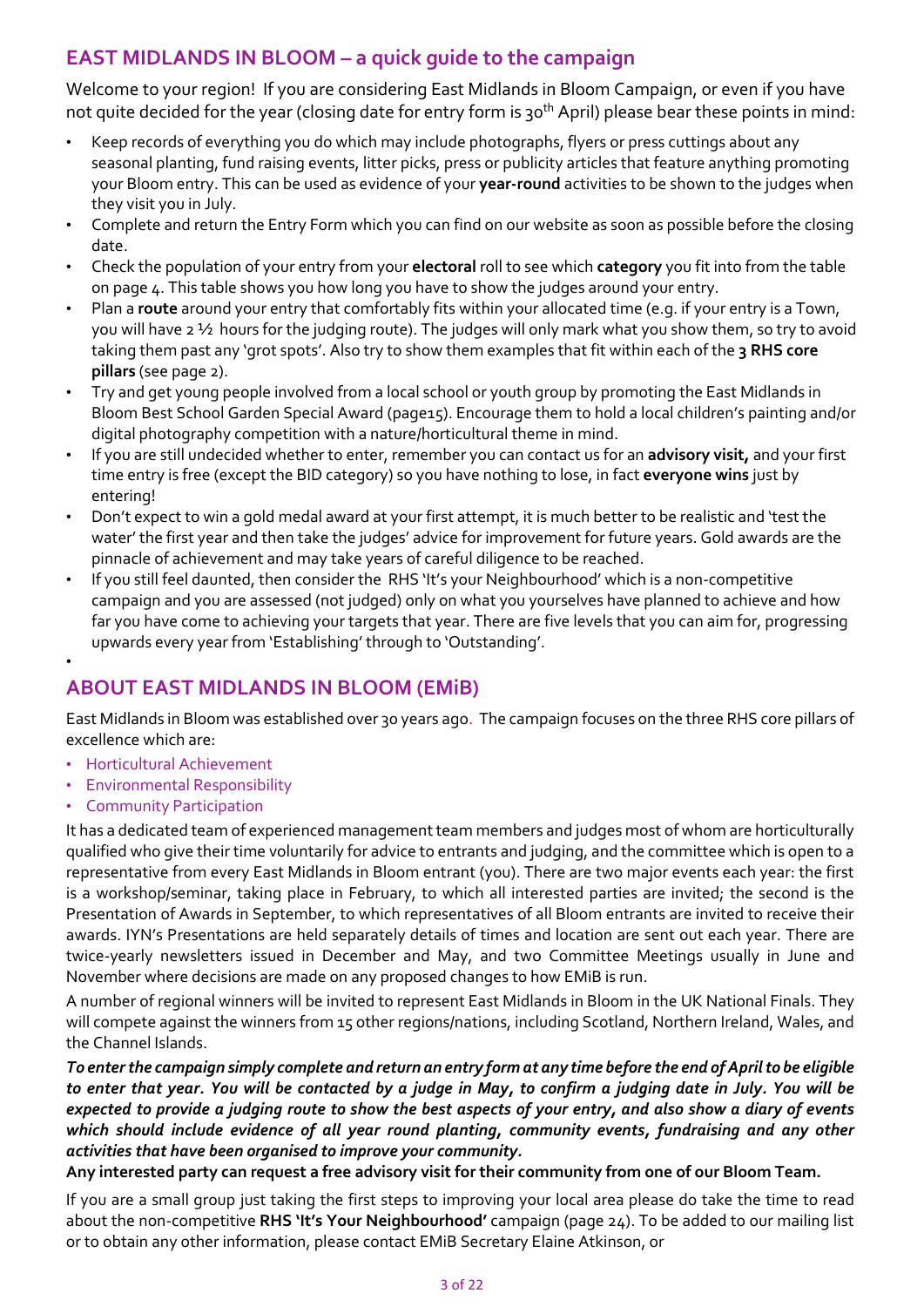e-mail: [secretary@emib.org.uk](mailto:secretary@emib.org.uk) Downloads of entry forms and additional information can be found on our website: [www.emib.org.uk](http://www.emib.org.uk/)

### **CATEGORIES AND TIMES ALLOWED FOR JUDGING:**

| <b>CATEGORY</b>                                                                                                                                                                                                                                                                                                                                                                                                                                                                                                                                                                                                                                                                                                                                                                                                                                                                                                                                                                                                          | <b>POPULATION</b><br>from electoral roll* | <b>JUDGING TIME</b><br>(route).<br><b>Additional time is</b><br>available, see below** | <b>Entry fee</b> |
|--------------------------------------------------------------------------------------------------------------------------------------------------------------------------------------------------------------------------------------------------------------------------------------------------------------------------------------------------------------------------------------------------------------------------------------------------------------------------------------------------------------------------------------------------------------------------------------------------------------------------------------------------------------------------------------------------------------------------------------------------------------------------------------------------------------------------------------------------------------------------------------------------------------------------------------------------------------------------------------------------------------------------|-------------------------------------------|----------------------------------------------------------------------------------------|------------------|
| <b>Small Village</b>                                                                                                                                                                                                                                                                                                                                                                                                                                                                                                                                                                                                                                                                                                                                                                                                                                                                                                                                                                                                     | <b>Up to 300</b>                          | 1 <sub>hr</sub>                                                                        | £10.00           |
| Village                                                                                                                                                                                                                                                                                                                                                                                                                                                                                                                                                                                                                                                                                                                                                                                                                                                                                                                                                                                                                  | $300 - 1,000$                             | 1hr                                                                                    | £10.00           |
| Large Village                                                                                                                                                                                                                                                                                                                                                                                                                                                                                                                                                                                                                                                                                                                                                                                                                                                                                                                                                                                                            | 1,001-2,500                               | 1 1/2 hours                                                                            | £10.00           |
| <b>Small Town</b>                                                                                                                                                                                                                                                                                                                                                                                                                                                                                                                                                                                                                                                                                                                                                                                                                                                                                                                                                                                                        | 2,501-6,000                               | 2 hours                                                                                | £20.00           |
| Town                                                                                                                                                                                                                                                                                                                                                                                                                                                                                                                                                                                                                                                                                                                                                                                                                                                                                                                                                                                                                     | 6,001-12,000                              | 2 1/2 hours                                                                            | £25.00           |
| Large Town                                                                                                                                                                                                                                                                                                                                                                                                                                                                                                                                                                                                                                                                                                                                                                                                                                                                                                                                                                                                               | 12,001-35,000                             | 3 hours                                                                                | £50.00           |
| <b>Small City</b>                                                                                                                                                                                                                                                                                                                                                                                                                                                                                                                                                                                                                                                                                                                                                                                                                                                                                                                                                                                                        | 35,001-100,000                            | 3 1/2 hours                                                                            | £75.00           |
| City                                                                                                                                                                                                                                                                                                                                                                                                                                                                                                                                                                                                                                                                                                                                                                                                                                                                                                                                                                                                                     | $100,001 +$                               | 4 hours                                                                                | £100.00          |
| <b>Urban Community</b>                                                                                                                                                                                                                                                                                                                                                                                                                                                                                                                                                                                                                                                                                                                                                                                                                                                                                                                                                                                                   | Up to 25,000                              | 2 hours                                                                                | £10.00           |
| <b>Small Coastal Resorts</b>                                                                                                                                                                                                                                                                                                                                                                                                                                                                                                                                                                                                                                                                                                                                                                                                                                                                                                                                                                                             | Up to 12,000                              | 2 % hours                                                                              | £25.00           |
| Large Coastal Resorts                                                                                                                                                                                                                                                                                                                                                                                                                                                                                                                                                                                                                                                                                                                                                                                                                                                                                                                                                                                                    | $12,001 +$                                | 3 hours                                                                                | £50.00           |
| <b>BID (Business Improvement</b><br>District)                                                                                                                                                                                                                                                                                                                                                                                                                                                                                                                                                                                                                                                                                                                                                                                                                                                                                                                                                                            | not applicable                            | Maximum 2 hours                                                                        | £100.00          |
| *Population figures for categories must be taken from your <b>Electoral Roll</b> (verified by your local records office) and<br>be included on your completed entry form. Population banding alone (from column above) is not sufficient.<br><b>** The additional time allowed</b> In addition to your judging time/route, an extra 30 minutes is permitted which car<br>used for: 15 minutes for press/publicity opportunities, and 15 minutes to show judges your year-round involvement<br>other means such as display boards with newspaper cuttings, photographs or a short video.<br>$\mathfrak f$ An <b>urban community</b> must be an identifiable community within a larger conurbation (sometimes described a:<br>urban 'village or town').   It must have its own sense of identity and have its own "in Bloom" group (a group dedi<br>to leading the "in Bloom" initiative locally).  An urban community may not have its own Council, or be able to st<br>alone, but it will have its own 'sense of place'. |                                           |                                                                                        |                  |
| ±A <b>coastal community</b> must be an area that actively encourages visitors with a resort, beach and/or harbour (w<br>can be part of a commercial harbour), adjacent to or within easy and reasonable access of the local community.                                                                                                                                                                                                                                                                                                                                                                                                                                                                                                                                                                                                                                                                                                                                                                                   |                                           |                                                                                        |                  |

\*Population figures for categories must be taken from your Electoral Roll (verified by your local records office) and must *be included on your completed entry form. Population banding alone (from column above) is not sufficient.* 

*§*An **urban community** must be an identifiable community within a larger conurbation (sometimes described as an urban 'village or town'). It must have its own sense of identity and have its own "in Bloom" group (a group dedicated to leading the "in Bloom" initiative locally). An urban community may not have its own Council, or be able to stand alone, but it will have its own 'sense of place'.

±A **coastal community** must be an area that actively encourages visitors with a resort, beach and/or harbour (which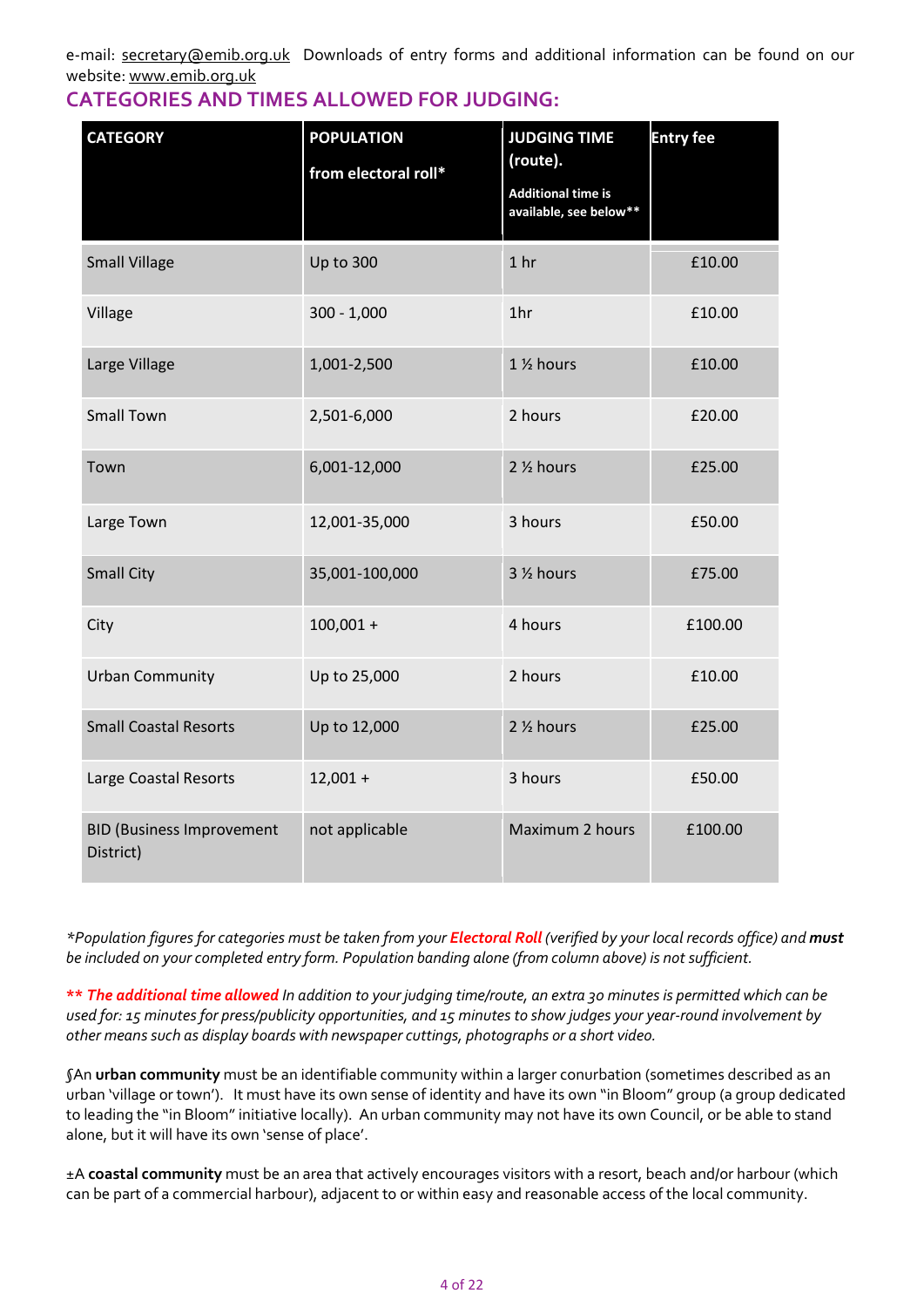The area will have facilities providing varied recreational opportunities for visitors. The beach/ harbour will have some of the following: café or restaurant; shop; toilet; public transport; supervision; first aid. A coastal resort is described as an area which has substantial visitor accommodation and tourism as an integral part of the local economy.

+ A **BID entry** must be an official business improvement district; a business improvement district is a defined area within which businesses pay an additional tax (or levy) in order to fund projects within the district's boundaries. For a list of bona fide BIDs please visit the UKBIDS website on [www.ukbids.org](http://www.ukbids.org/)

We have sponsorship opportunities available for categories. Please contact us for details [sponsorship@emib.org.uk](mailto:sponsorship@emib.org.uk)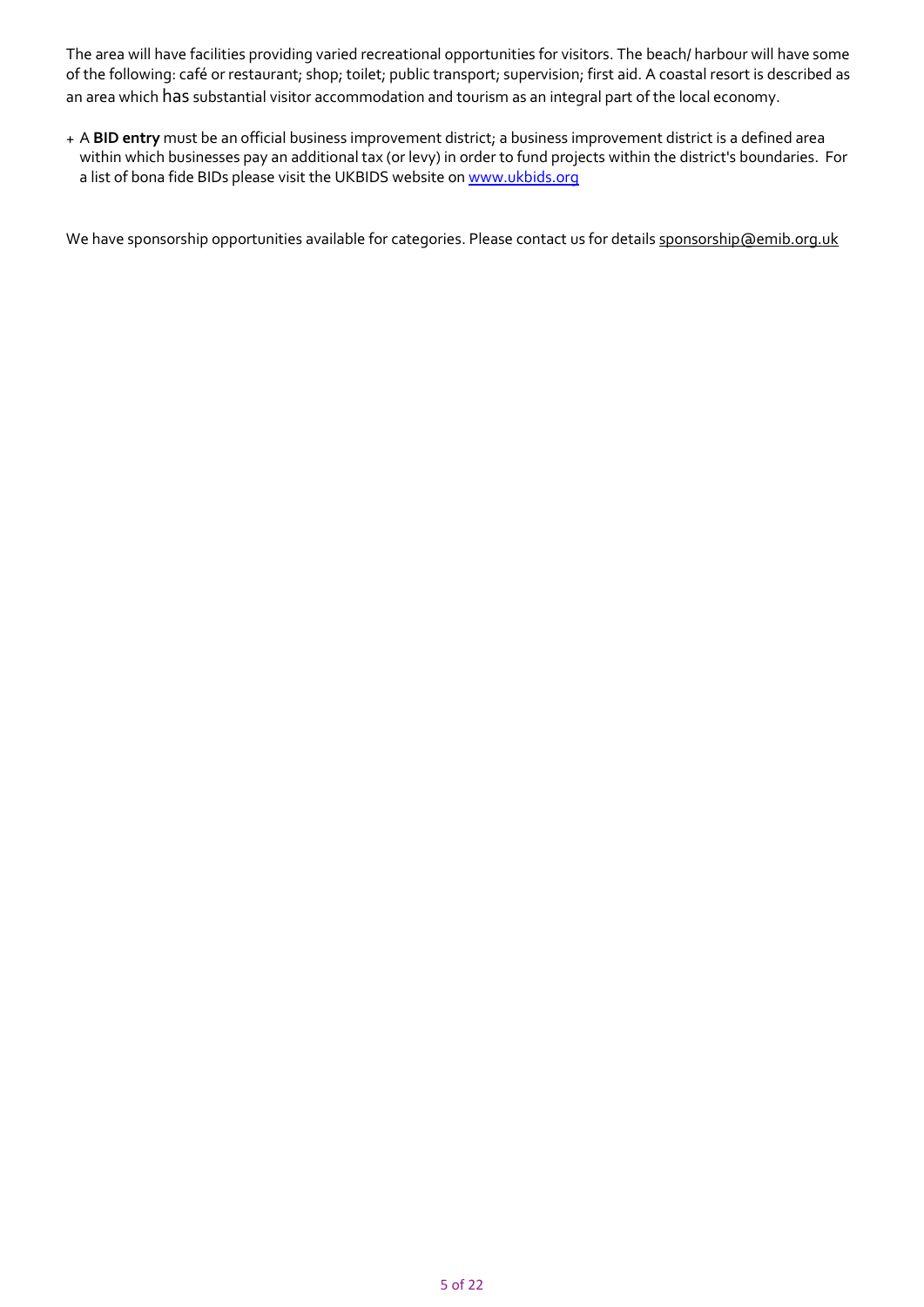### **IN BLOOM MARKING CRITERIA** *(Use in conjunction with the guidelines on pages 6-16).*

Please note: The same marking system is used across all categories, from Small Village to City, except Business Improvement District and Urban Community (page 14), and 'It's *Your Neighbourhood' (pages 24-25).*

*This is the "East Midlands In Bloom" marking sheet that judges use:*

|                |                                                                                                                                                                                                                                                                                        | $10-9$                                                                                                                                           | 8                                                                                                                | $7-6$                                                                                                                                                    | 5                                                                                                                                                         |
|----------------|----------------------------------------------------------------------------------------------------------------------------------------------------------------------------------------------------------------------------------------------------------------------------------------|--------------------------------------------------------------------------------------------------------------------------------------------------|------------------------------------------------------------------------------------------------------------------|----------------------------------------------------------------------------------------------------------------------------------------------------------|-----------------------------------------------------------------------------------------------------------------------------------------------------------|
| A <sub>1</sub> | <b>Overall Impression</b><br>Taking account of all relevant factors, how<br>strong is the impact of the entry in creating a<br>memorable impression? Are the designs and<br>materials used appropriate to their locations?<br>Emphasis here is on coordination and overall<br>quality. | High impact with<br>excellent attention to<br>detail delivering the<br>desired results in an<br>appropriate and<br>consistent manner.            | Most areas are high<br>impact with very good<br>attention to detail<br>although a few areas are<br>inconsistent. | <b>Good</b> overall impact<br>although not always<br>balanced. Some areas<br>make an impact but<br>others need to be more<br>vibrant with better design. | Although generally<br>satisfactory, more<br>attention to detail is<br>required in order to<br>increase impact and<br>improve consistency of<br>design.    |
| A <sub>2</sub> | <b>Maintenance of Planted Areas</b><br>Are the areas within the entry maintained to<br>an appropriate standard, including cultivation,<br>weeding, feeding, pruning, grass<br>maintenance, tree management and<br>maintenance?                                                         | <b>Excellent</b> standards of<br>cultivation. Very<br>consistent throughout.<br>Horticultural maintenance<br>and general care is<br>outstanding. | Standards are very good<br>with few exceptions.<br>Horticultural maintenance<br>is managed consistently.         | Standards of horticultural<br>maintenance are good<br>and fairly consistent.<br>There are a few<br>exceptions where further<br>attention is required.    | Standards are generally<br>satisfactory. However,<br>the horticultural<br>maintenance programme<br>requires further attention<br>to detail in some areas. |
| A <sub>3</sub> | <b>Plant Selection</b>                                                                                                                                                                                                                                                                 | <b>Excellent plant selection</b>                                                                                                                 | Plant selection is very                                                                                          | Plant selection is                                                                                                                                       | Plant selection is                                                                                                                                        |
|                | Are the plants used in the planting schemes<br>suited to their growing conditions and<br>locations and is there year-round interest,<br>where appropriate?                                                                                                                             | with extensive year-round<br>interest, and almost no<br>exceptions.                                                                              | good overall with only a<br>few exceptions and ample<br>year-round interest.                                     | generally good, but there<br>is room for improvement<br>in some areas in order to<br>extend year-round<br>interest.                                      | generally satisfactory,<br>however it requires further<br>consideration in order to<br>extend the season and<br>maintain interest.                        |
| A4             | <b>Plant Quality</b><br>Are the plants vibrant and grown to their full<br>potential? Are they generally free of pests and<br>diseases?                                                                                                                                                 | Plant quality is excellent,<br>plants are very healthy,<br>vigorous and grown to<br>their full potential.                                        | Plant quality is very<br>good, plants are mostly<br>healthy and vigorous, with<br>only a few exceptions.         | Plant quality and health is<br>generally good, but not<br>always consistent. Lack of<br>vigour in some areas.                                            | Plant quality and health is<br>generally satisfactory,<br>but could be improved.                                                                          |
|                |                                                                                                                                                                                                                                                                                        |                                                                                                                                                  |                                                                                                                  |                                                                                                                                                          |                                                                                                                                                           |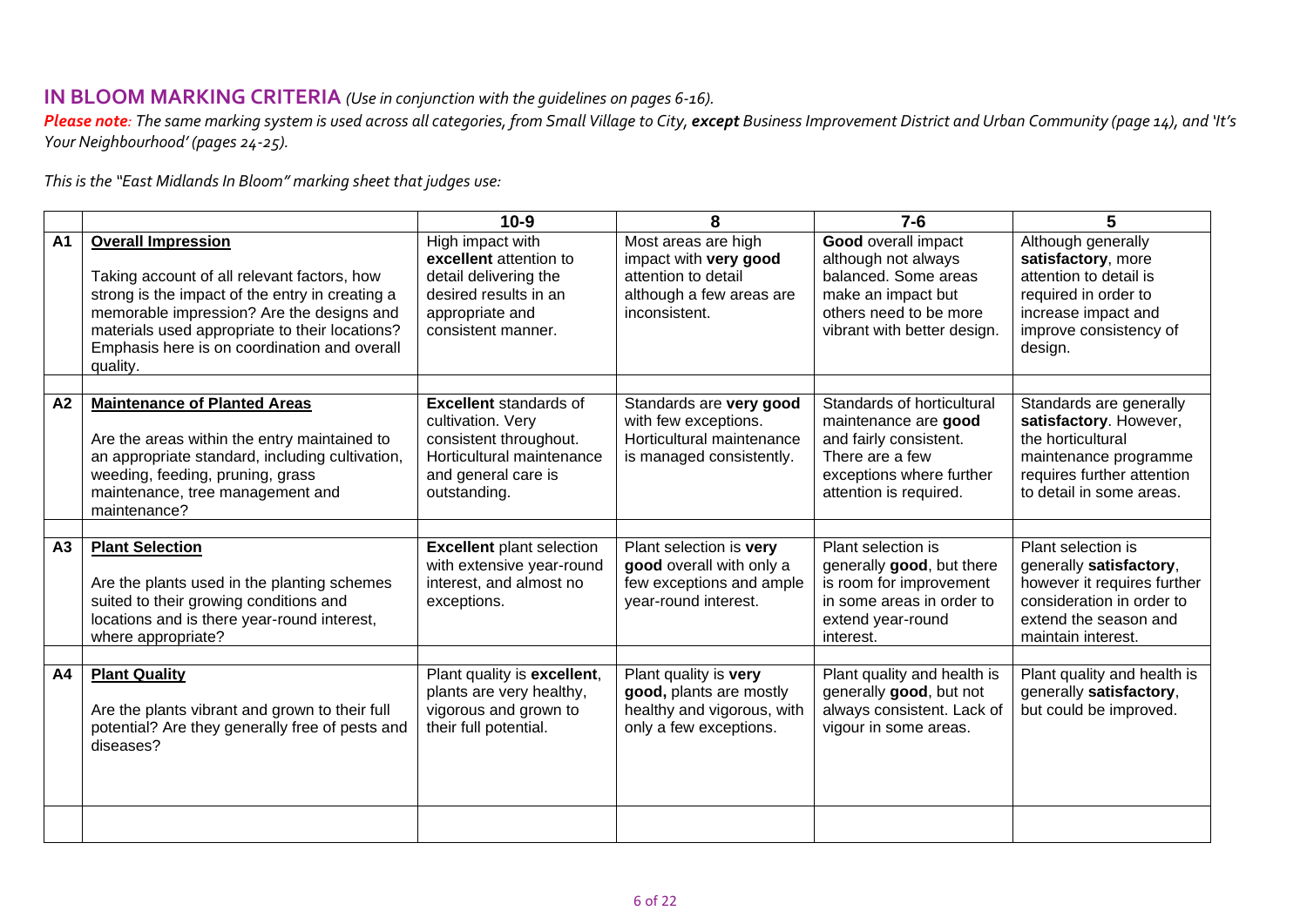|                |                                                                                                                                                                                                                                                                                                                                                                                                                                     | $10-9$                                                                                                                                                                                                                                     | 8                                                                                                                                                                                                                                            | $7-6$                                                                                                                                                                                                                        | 5                                                                                                                                                                                                                                     |
|----------------|-------------------------------------------------------------------------------------------------------------------------------------------------------------------------------------------------------------------------------------------------------------------------------------------------------------------------------------------------------------------------------------------------------------------------------------|--------------------------------------------------------------------------------------------------------------------------------------------------------------------------------------------------------------------------------------------|----------------------------------------------------------------------------------------------------------------------------------------------------------------------------------------------------------------------------------------------|------------------------------------------------------------------------------------------------------------------------------------------------------------------------------------------------------------------------------|---------------------------------------------------------------------------------------------------------------------------------------------------------------------------------------------------------------------------------------|
| <b>B1</b>      | <b>Local Identity &amp; Pride of Place</b><br>Is there a sense of place, with appropriate<br>acknowledgement of local heritage and its<br>relevance for the community; e.g. art in the<br>landscape, signage and interpretation etc.<br>Consider the pride taken in hard landscape<br>(including streets), open spaces (including<br>grass areas and beaches if appropriate),<br>street furniture maintenance, etc.                 | Extensive evidence of<br>efforts to<br>highlight/enhance local<br>identity. An excellent<br>impression made about<br>what makes the area<br>unique.<br>Street furniture including<br>litter bins and seating is in<br>excellent condition. | Considerable evidence of<br>efforts to<br>highlight/enhance local<br>identity. A very good<br>impression made about<br>what makes the area<br>unique.<br>Street furniture including<br>litter bins and seating is in<br>very good condition. | Some evidence of efforts<br>to highlight/enhance local<br>identity. A good<br>impression made about<br>what makes the area<br>unique.<br>Street furniture including<br>litter bins and seating is in<br>good condition.      | Little evidence of efforts to<br>highlight/enhance local<br>identity. A satisfactory<br>impression made about<br>what makes the area<br>unique.<br>Street furniture including<br>litter bins and seating is in<br>variable condition. |
| <b>B2</b>      | <b>Natural Environment</b><br>Is there an understanding of what biodiversity<br>means locally, e.g. regarding the protection<br>and conservation of the natural environment<br>and wildlife habitat? Have any provisions<br>been made, e.g. wildflower areas, bat/bird<br>boxes and insect hotels, where applicable<br>aquatic/marine conservation sites. Has an<br>assessment of their effectiveness been made,<br>where possible? | The natural environment<br>is managed to an<br>excellent standard<br>supporting an extensive<br>range of flora and fauna,<br>with little improvement<br>required.                                                                          | The natural environment<br>is managed to a very<br>good standard supporting<br>a considerable range of<br>flora and fauna; very little<br>effort would lift it to<br>excellent.                                                              | The natural environment<br>is managed to a good<br>standard supporting a<br>range of flora and fauna.<br>Requires further work to<br>improve it in places.                                                                   | The natural environment<br>is managed to a generally<br>satisfactory standard<br>supporting some flora and<br>fauna. Needs significant<br>improvement in places.                                                                      |
| <b>B3</b>      | <b>Environmental Quality and Resources</b><br>What has been done to minimise the use of<br>resources, e.g. water, chemicals, pesticides<br>and to implement solutions like recycling,<br>composting etc.<br>To include cleanliness, absence of litter, street<br>weeds, graffiti vandalism, flyposting/temporary<br>signage, chewing gum, and effective dog<br>fouling control measures.                                            | Extensive evidence of<br>resource management<br>initiatives.<br>All areas are cleaned to<br>an excellent standard.<br>There is effective control<br>of street weeds, no graffiti<br>vandalism or flyposting.                               | Considerable evidence of<br>resource management<br>initiatives.<br>All areas are cleaned to a<br>very good standard.<br>There is very good control<br>of street weeds, very little<br>graffiti vandalism and<br>flyposting.                  | Some evidence of<br>resource management<br>initiatives.<br>All areas are cleaned to a<br>good standard. There is<br>generally good control of<br>street weeds, but some<br>evidence of graffiti<br>vandalism and flyposting. | Little evidence of resource<br>management initiatives.<br>All areas are cleaned to a<br>satisfactory standard.<br>There is some control of<br>street weeds, but<br>considerable evidence of<br>graffiti vandalism and<br>flyposting.  |
|                |                                                                                                                                                                                                                                                                                                                                                                                                                                     | $10-9$                                                                                                                                                                                                                                     | 8                                                                                                                                                                                                                                            | $7-6$                                                                                                                                                                                                                        | 5                                                                                                                                                                                                                                     |
| C <sub>1</sub> | <b>Year Round Activity and Future</b><br><b>Commitment</b><br>Evidence of forward planning and year-round<br>activities, initiatives or events. Highlighting<br>where they are adding value and                                                                                                                                                                                                                                     | <b>Excellent</b> evidence of<br>activities taking place<br>throughout the year and<br>of advanced planning.<br>The annual programme of<br>activities is exceptional.                                                                       | Very good evidence of<br>activities taking place<br>throughout the year and<br>of advanced planning.                                                                                                                                         | Good evidence of<br>activities taking place<br>throughout the year and<br>of advanced planning.                                                                                                                              | Satisfactory evidence of<br>activities taking place<br>throughout the year and<br>of advanced planning but<br>some areas of<br>improvement needed.                                                                                    |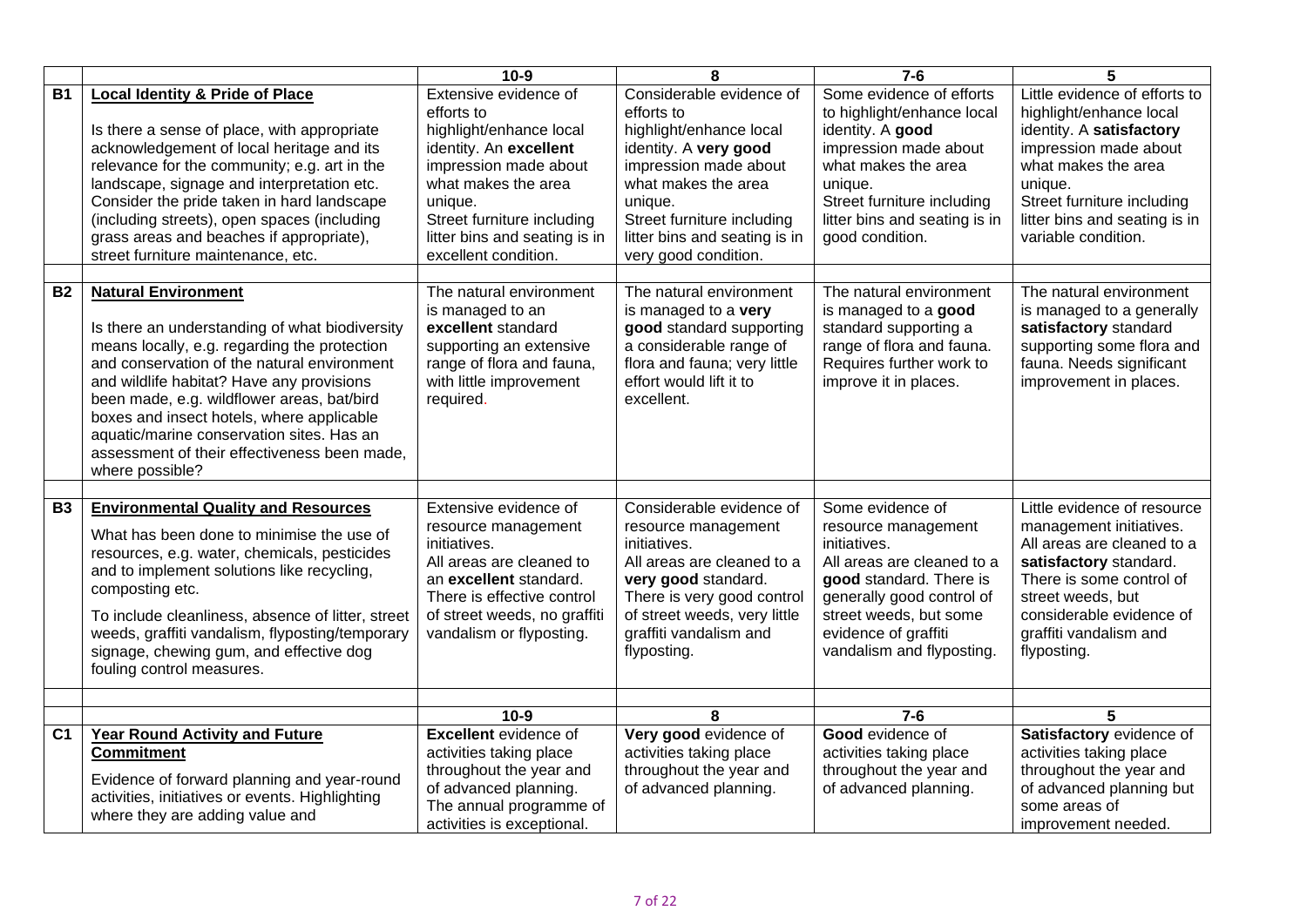|                | demonstrating the strengths or uniqueness of<br>the entry.                                                                                                                                                                                                                                                                                                                                                         |                                                                                                                                                                                                                                                         |                                                                                                                                                                                                                                                                        |                                                                                                                                                                                                                                                                       |                                                                                                                                                                                                                                                                                   |
|----------------|--------------------------------------------------------------------------------------------------------------------------------------------------------------------------------------------------------------------------------------------------------------------------------------------------------------------------------------------------------------------------------------------------------------------|---------------------------------------------------------------------------------------------------------------------------------------------------------------------------------------------------------------------------------------------------------|------------------------------------------------------------------------------------------------------------------------------------------------------------------------------------------------------------------------------------------------------------------------|-----------------------------------------------------------------------------------------------------------------------------------------------------------------------------------------------------------------------------------------------------------------------|-----------------------------------------------------------------------------------------------------------------------------------------------------------------------------------------------------------------------------------------------------------------------------------|
| C <sub>2</sub> | <b>Communication, Education, and</b>                                                                                                                                                                                                                                                                                                                                                                               | <b>Excellent</b> use of signage                                                                                                                                                                                                                         | Very good use of signage                                                                                                                                                                                                                                               | Good use of signage and                                                                                                                                                                                                                                               | Satisfactory use of                                                                                                                                                                                                                                                               |
|                | <b>Awareness</b><br>Use of suitable interpretation, enabling<br>learning and a greater understanding of<br>purpose. Engagement with schools, young<br>people or other groups. Promotion within the<br>immediate area through local and regional<br>communications. Appropriate communications<br>and media involvement evidenced.                                                                                  | and interpretation, and<br>evidence of involvement<br>in public awareness and<br>educational programmes.<br>Communications and<br>appropriate media<br>involvement are extremely<br>well evidenced.                                                     | and interpretation, and<br>evidence of involvement<br>in public awareness and<br>educational programmes.<br>Communications and<br>appropriate media<br>involvement are very well<br>evidenced.                                                                         | interpretation, and<br>evidence of involvement<br>in public awareness and<br>educational programmes.<br>Communications and<br>appropriate media<br>involvement are well<br>evidenced. A few missed<br>opportunities.                                                  | signage and<br>interpretation, and<br>evidence of involvement<br>in public awareness and<br>educational programmes.<br>Communications and<br>appropriate media<br>involvement are<br>evidenced but limited and<br>there is room for<br>improvement.                               |
|                |                                                                                                                                                                                                                                                                                                                                                                                                                    |                                                                                                                                                                                                                                                         |                                                                                                                                                                                                                                                                        |                                                                                                                                                                                                                                                                       |                                                                                                                                                                                                                                                                                   |
| C <sub>3</sub> | <b>Support and Funding</b><br>Has the entry made every effort to engage the<br>support of a wide variety of local groups and<br>organisations? Participation should be<br>representative of the local community.<br>Evidence of fundraising and on-going support<br>from a range of businesses and organisations<br>appropriate to the size of the entry, making it<br>viable and able to continue moving forward. | The range of groups and<br>organisations engaged<br>are an excellent<br>representation of the<br>wider community.<br>Excellent levels of funding<br>to ensure the viability of<br>the entry. Support in all<br>areas is sustainable and<br>outstanding. | The range of groups and<br>organisations engaged<br>are a very good<br>representation of the<br>wider community. Very<br>good levels of funding to<br>ensure the viability of the<br>entry. Support in all areas<br>is very good and will be<br>sustainable over time. | The range of groups and<br>organisations engaged<br>are a good representation<br>of the wider community.<br>Good levels of funding to<br>ensure the viability of the<br>entry. Support in all areas<br>is good and, with effort,<br>will be sustainable over<br>time. | The range of groups and<br>organisations engaged<br>are a satisfactory<br>representation of the<br>wider community.<br>Satisfactory levels of<br>funding to ensure the<br>viability of the entry.<br>Support in all areas is<br>satisfactory and fairly<br>sustainable over time. |
|                |                                                                                                                                                                                                                                                                                                                                                                                                                    |                                                                                                                                                                                                                                                         |                                                                                                                                                                                                                                                                        |                                                                                                                                                                                                                                                                       |                                                                                                                                                                                                                                                                                   |

# **GENERAL GUIDELINES**

Please remember that your entire tour route is subject to judging. That means what the judges see on the way from one feature stop to another, as well as what they see at all the stops and as they further explore sites on foot during the tour are ALL subject to judging.ave plans to address "problem" areas (i.e. vacant premises/plots, eyesores etc.). Finally, please also bear in mind that judges will be looking for your campaign activities to benefit your community not just for the judging period but for the longer term.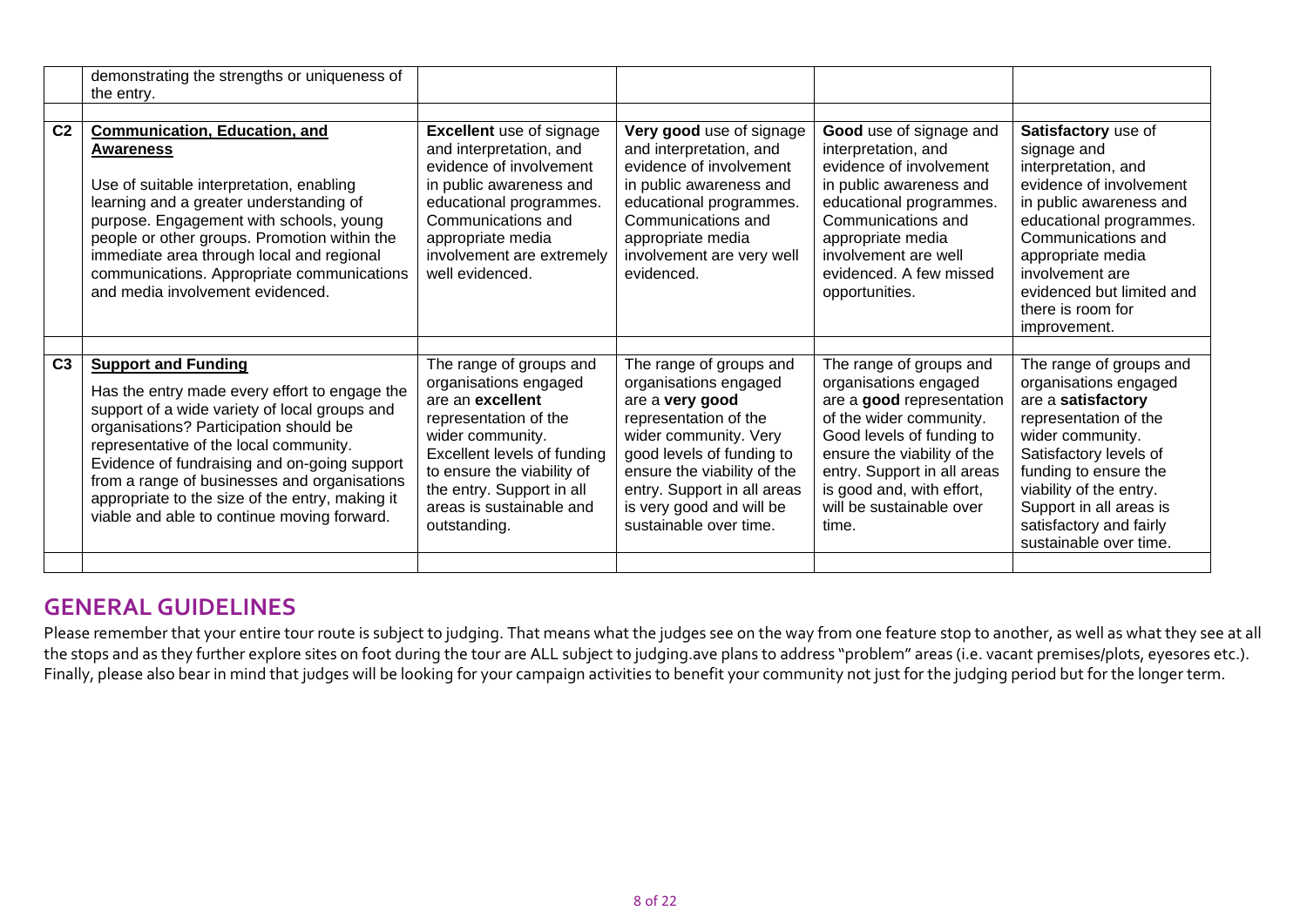### **SECTION A Horticulture**

Floral displays are an important element of the East Midlands in Bloom Campaign but **should be proportionate** to the areas of sustainable planting and permanent landscaping within the entry. Floral displays may be present in a number of locations but typically, displays will be located in:

- Publicly owned areas, including parks, publicly owned buildings, roadside areas and roundabouts.
- Housing and residential areas, residential homes, schools, allotments etc
- Shopping areas, business areas and premises, commercial premises, public houses, hotels, garages, and transport terminals such as bus and train stations.

East Midlands in Bloom has environmental responsibility at its core and the judges will wish to see permanent/sustainable planting initiatives as well. Landscaped areas with permanent plantings could include any of the areas outlined above as well as:

- Woodlands, copse, shelter belts, verges, parks, public open spaces
- Business parks, industrial estates
- Screen planting near factories/industrial areas, eyesores, vacant premises/plots etc.
- Amenity planting near residential areas, car parks, shopping areas.

### **SECTION B Environment**

Please bear in mind that judges will be considering environmental responsibility across all areas of your local campaign so, for example, if you have a fabulous floral display they will also want to know if you have achieved this effect with consideration for the environment. Although this section does outline the key areas of environmental responsibility please bear this important core pillar in mind across all of your Bloom activities and initiatives.

Looking after our environment has become a very important community concern and we are all being encouraged to recycle and use environmentally responsible products and practices wherever and whenever possible. It is the expectation that participants in East Midlands in Bloom will strive to provide a co-ordinated approach so that all environmental issues are resolved in harmony with each other.

The judges will be looking for local bloom groups to either initiate or actively engage with programmes/activities (as appropriate) which are working towards providing environmental enhancements and which might include:

- Establishing nature conservation and wildlife areas
- Cleaning up polluted sites and appropriate treatment/screening of derelict property or other eyesores
- Activities to reduce the demand placed on natural resources e.g. source of water used for plants,
- use of peat, use of hardwood timber etc
- Maintaining and preserving natural habitat.
- Minimal use of pesticides and nitrate fertilisers and reducing or eliminating harmful effects on the environment
- Management and development of local heritage (including natural heritage)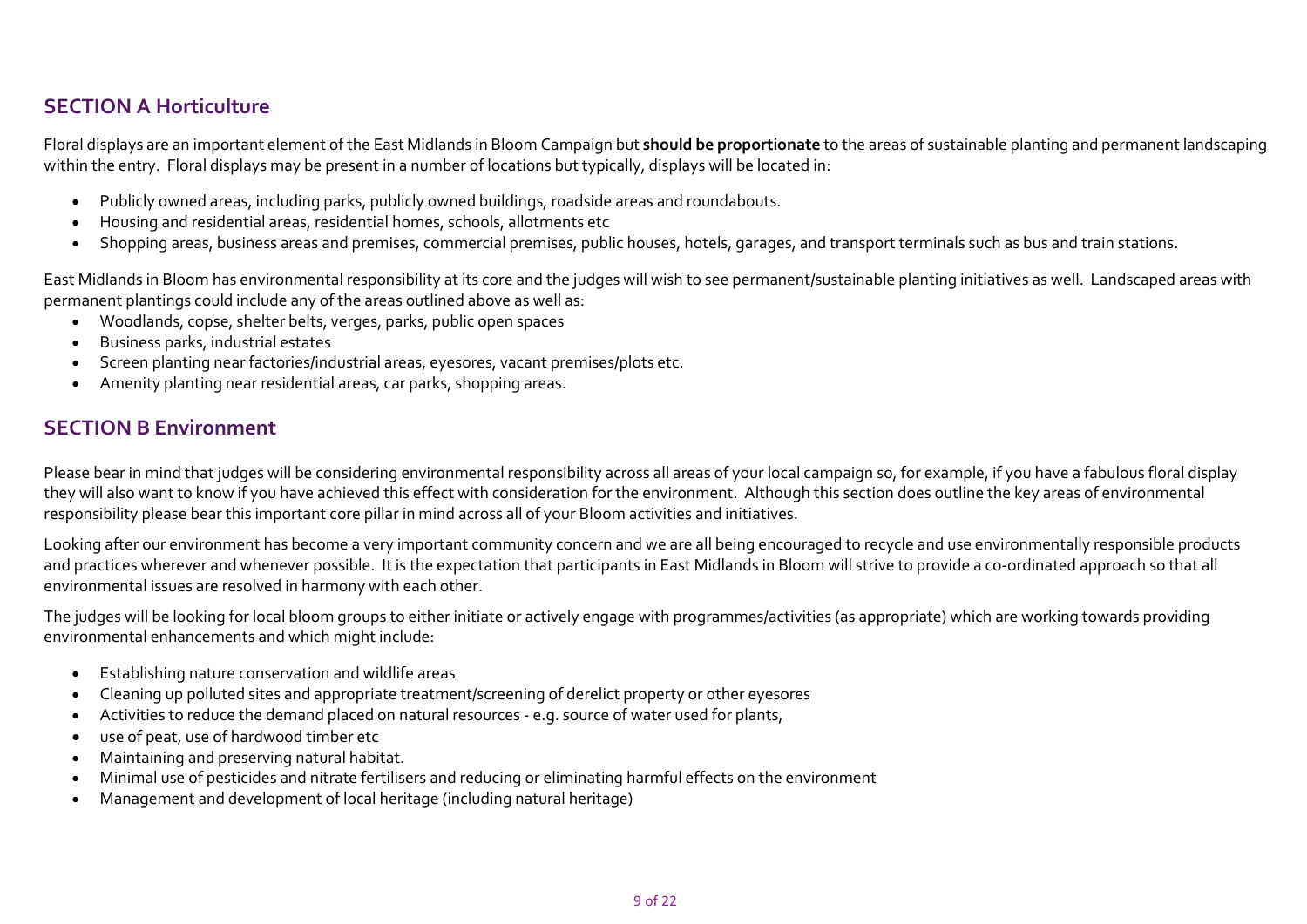### **SECTION C Community**

Community participation is crucial to the success and continuity of East Midlands in Bloom campaign and judges will consider community participation in all appropriate areas of the local campaign's initiatives. For example, they will consider whether the local campaign has engaged the community in responsible resource management or educated them about this important issue or whether they have tried to educate and engage the community with regards to local heritage sites. Although this section does outline the key areas of community participation, please bear this important core pillar in mind across all your Bloom activities and initiatives.

East Midlands in Bloom's positioning as a community improvement and environmentally responsible campaign means that the judges will want to see how entrants intend to continue to develop their programme. Judges will also be very interested to see that (where applicable) young people and schools have been involved and that care has been taken to make effective use of the educational opportunities which exist. Furthermore, East Midlands in Bloom is not just about spring and summer floral displays; it is about a year-round programme of activity to improve, enhance and maintain the environment around us and keep the community actively engaged in keeping things at their best.

*The judges will be looking for campaigns which:*

- Evidence thoughtful planning of how to maintain the improvements they make and how to develop in the future.
- Have an effective communication and education programme evidenced by the level of awareness and understanding in the community as well as by physical evidence such as informative signs and displays, press clippings, publicity materials etc.
- Evidence a broad base of community involvement across all ages, ethnic and/or religious backgrounds, and socio-economic groups with a particular effort to engage young people/schools/colleges as appropriate to their community.
- Have a year-round programme of activity to keep their community engaged and at its best throughout the year (not just spring/summer displays and activities).
- Have secured funding/sponsorship and/or support for their activities and the support of government, commercial, corporate, business sectors for their campaign.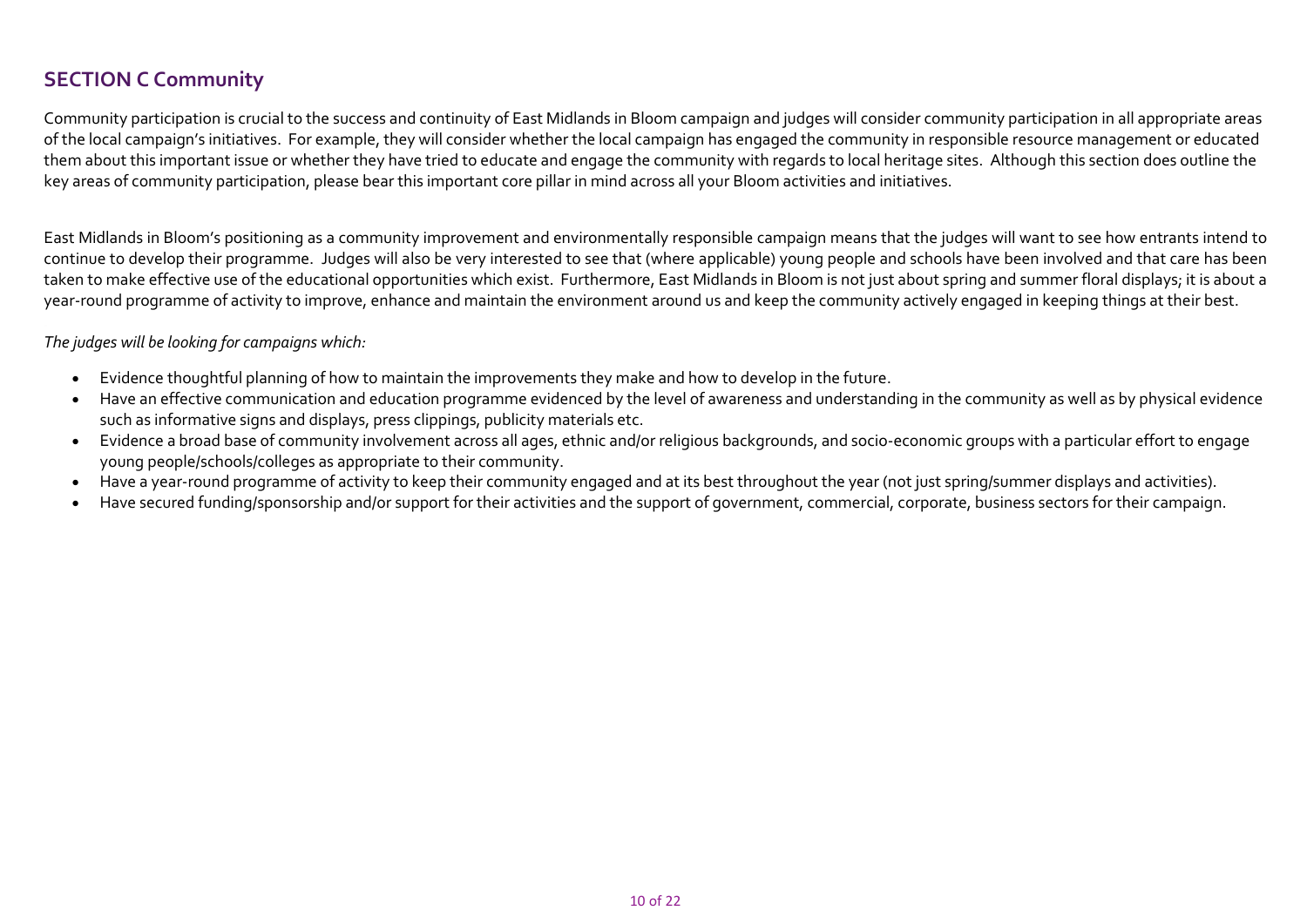## **JUDGES MARKING SHEET**

|                                                                                                                                                                                                     | <b>Name of Entry</b>                                                                                                                                     |                                                       |                |                               |  |  |  |  |
|-----------------------------------------------------------------------------------------------------------------------------------------------------------------------------------------------------|----------------------------------------------------------------------------------------------------------------------------------------------------------|-------------------------------------------------------|----------------|-------------------------------|--|--|--|--|
| BRITAIN<br>IN BLOOM'<br>wth the RIS                                                                                                                                                                 |                                                                                                                                                          | <b>Judges</b>                                         |                |                               |  |  |  |  |
| <b>Date of Assessment</b><br><b>Standard Marking Sheet</b><br><b>EAST MIDLANDS</b>                                                                                                                  |                                                                                                                                                          |                                                       |                |                               |  |  |  |  |
|                                                                                                                                                                                                     | Category: Village / Large Village / Small Town / Town / Large Town / Small City / City / Small Coastal / Large Coastal. (Indicate appropriate category). |                                                       |                |                               |  |  |  |  |
| <b>MAXIMUM OF 10 POINTS PER SUB SECTION</b>                                                                                                                                                         | <b>Total marks</b><br>awarded in<br>sections A, B & C                                                                                                    | <b>Medal level</b><br>awarded in<br>sections A, B & C |                |                               |  |  |  |  |
| A Horticulture 40%                                                                                                                                                                                  | <b>A1</b>                                                                                                                                                | A2                                                    | A3             | A <sub>4</sub>                |  |  |  |  |
| <b>B Environment 30%</b>                                                                                                                                                                            | <b>B1</b>                                                                                                                                                | <b>B2</b>                                             | <b>B3</b>      |                               |  |  |  |  |
| <b>C Community 30%</b>                                                                                                                                                                              | C <sub>1</sub>                                                                                                                                           | C <sub>2</sub>                                        | C <sub>3</sub> |                               |  |  |  |  |
| <b>Total Score out of 100:</b>                                                                                                                                                                      |                                                                                                                                                          |                                                       |                | <b>Overall Medal Awarded:</b> |  |  |  |  |
| Medal Guide: Gold, Excellent 85-100 Points; Silver Gilt, Very Good 75-84 Points; Silver, Good 60-74 Points; Bronze, Satisfactory 50-59 Points.<br>49 Points and below - certificate of Achievement. |                                                                                                                                                          |                                                       |                |                               |  |  |  |  |
| Introduction and Overall Impression: (Please expand space as required to fit judging comments).                                                                                                     |                                                                                                                                                          |                                                       |                |                               |  |  |  |  |
|                                                                                                                                                                                                     |                                                                                                                                                          |                                                       |                |                               |  |  |  |  |
|                                                                                                                                                                                                     |                                                                                                                                                          |                                                       |                |                               |  |  |  |  |
|                                                                                                                                                                                                     |                                                                                                                                                          |                                                       |                |                               |  |  |  |  |
|                                                                                                                                                                                                     |                                                                                                                                                          |                                                       |                |                               |  |  |  |  |
|                                                                                                                                                                                                     |                                                                                                                                                          |                                                       |                |                               |  |  |  |  |
|                                                                                                                                                                                                     |                                                                                                                                                          |                                                       |                |                               |  |  |  |  |
|                                                                                                                                                                                                     |                                                                                                                                                          |                                                       |                |                               |  |  |  |  |
|                                                                                                                                                                                                     |                                                                                                                                                          |                                                       |                |                               |  |  |  |  |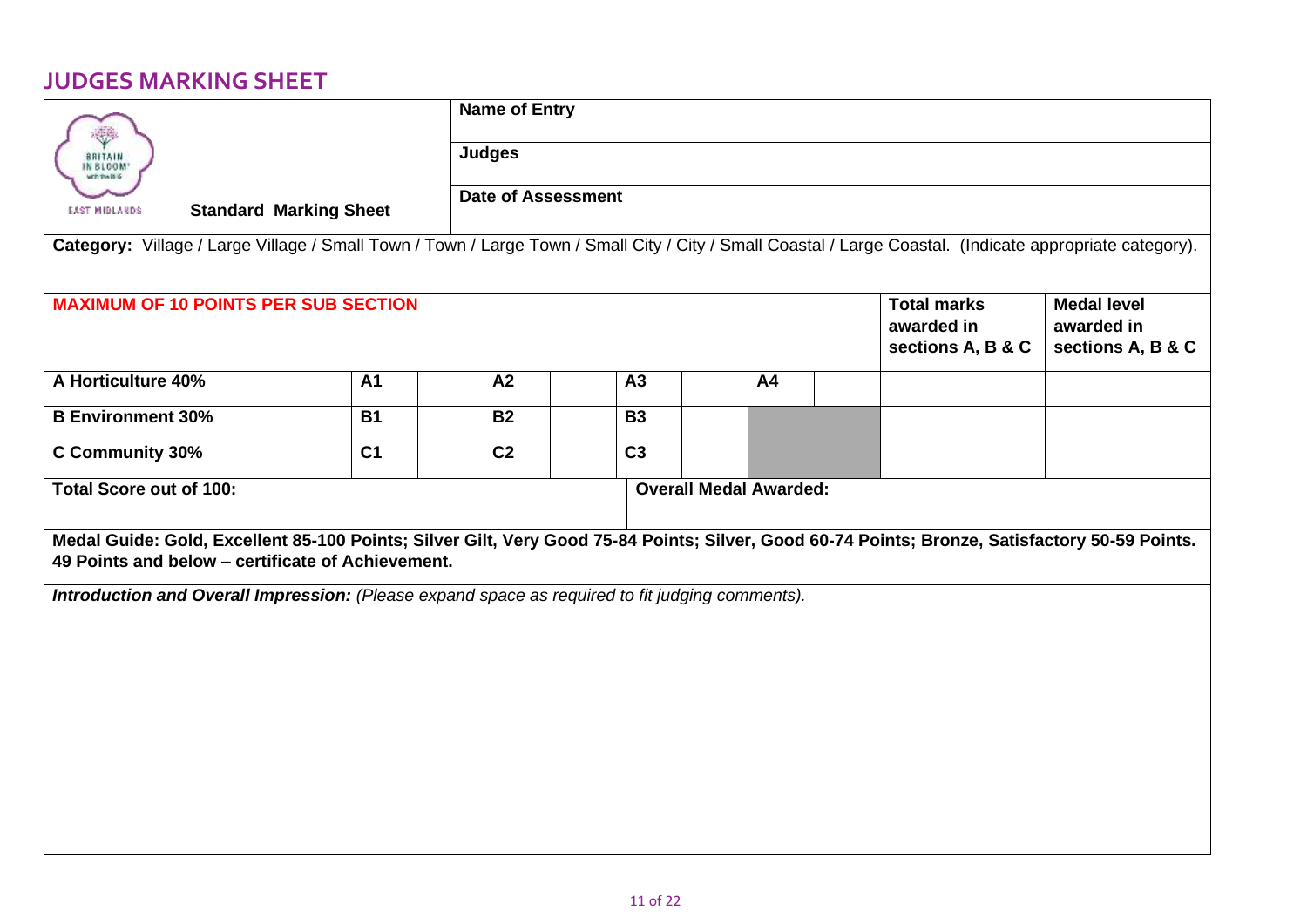*Judges Feedback Section A – Horticulture: (Please expand space as required to fit judging comments).*

*Judges Feedback Section B – Environment: (Please expand space as required to fit judging comments).*

*Judges Feedback Section C – Community: (Please expand space as required to fit judging comments).*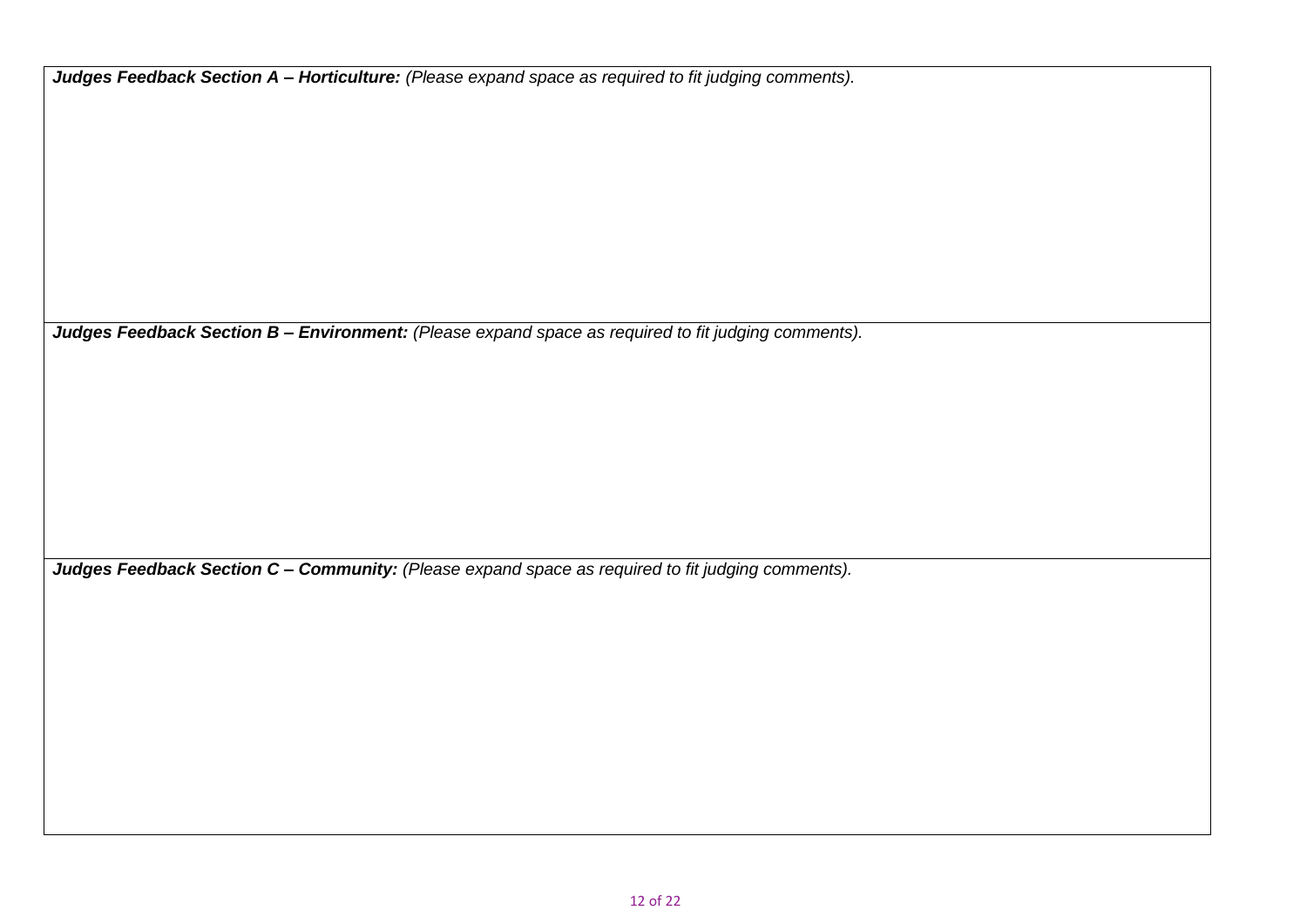#### BUSINESS IMPROVEMENT DISTRICT AND URBAN COMMUNITY MARKING CRITERIA (The judges marking sheet is the same as "East Midlands In Bloom" marking sheet on page 11). Please note: This marking system and distribution of marks is slightly different to that of the "East Midlands In Bloom" marking sheets. The points obtainable under each section are shown below.

|           |                                                                                                                                                                                                                                                                                        | $10-9$                                                                                                                                              | 8                                                                                                                      | $7 - 6$                                                                                                                                                          | 5                                                                                                                                                                            |
|-----------|----------------------------------------------------------------------------------------------------------------------------------------------------------------------------------------------------------------------------------------------------------------------------------------|-----------------------------------------------------------------------------------------------------------------------------------------------------|------------------------------------------------------------------------------------------------------------------------|------------------------------------------------------------------------------------------------------------------------------------------------------------------|------------------------------------------------------------------------------------------------------------------------------------------------------------------------------|
| <b>A1</b> | <b>Overall Impression</b><br>Taking account of all relevant factors, how<br>strong is the impact of the entry in creating a<br>memorable impression? Are the designs and<br>materials used appropriate to their<br>locations? Emphasis here is on coordination<br>and overall quality. | High impact with<br>excellent attention to<br>detail delivering the<br>desired results in an<br>appropriate and<br>consistent manner.               | Most areas are high<br>impact with very good<br>attention to detail,<br>although a few are<br>inconsistent.            | <b>Good overall effect</b><br>although not always<br>balanced. Some areas<br>make an impact others<br>need to be more<br>vibrant with better<br>design.          | Although generally<br>satisfactory, more<br>attention to detail is<br>required in order to<br>increase impact and<br>improve consistency of<br>design.                       |
| A2        | <b>Maintenance of Planted Areas</b><br>Are the areas within the entry maintained to<br>an appropriate standard including cultivation,<br>weeding, feeding, pruning, grass<br>maintenance, tree management and<br>maintenance?                                                          | <b>Excellent standards of</b><br>cultivation. Very<br>consistent throughout.<br>Horticultural<br>maintenance and<br>general care is<br>outstanding. | Standards are very<br>good with few<br>exceptions.<br>Horticultural<br>maintenance is<br>managed very<br>consistently. | Standards of<br>horticultural<br>maintenance are good<br>and fairly consistent.<br>There are a few<br>exceptions where<br>further attention is<br>required.      | Standards are<br>generally satisfactory.<br>However, the<br>horticultural<br>maintenance<br>programme requires<br>more attention to detail<br>in some areas.                 |
| A3        | <b>Seasonal Displays</b><br>Are plants used to enhance the visitor<br>experience and celebrate seasonal or local<br>annual events?                                                                                                                                                     | <b>Excellent</b> use of plants<br>to enhance the visitor<br>experience and<br>celebrate seasonal or<br>local annual events.                         | Very good use of<br>plants to enhance the<br>visitor experience and<br>celebrate seasonal or<br>local annual events.   | Good use of plants to<br>enhance the visitor<br>experience and<br>celebrate seasonal or<br>local annual events,<br>but further<br>improvements could be<br>made. | Satisfactory use of<br>plants to enhance the<br>visitor experience and<br>celebrate seasonal or<br>local annual events,<br>but significant<br>improvements could be<br>made. |
| A4        | <b>Plant Selection and Quality</b><br>Are the plants used in the planting schemes<br>suited to their growing conditions and<br>locations and is there year-round interest,<br>including, where appropriate, use of vertical<br>walls or roof gardens?                                  | <b>Excellent plant</b><br>selection with<br>extensive year-round<br>interest. Very high<br>quality and appropriate<br>use of plants.                | Plant selection is very<br>good overall, with only<br>a few exceptions and<br>ample year-round<br>interest.            | Plant selection is<br>generally good, but<br>there is room for<br>improvement in some<br>areas in order to<br>extend year-round<br>interest.                     | Plant selection is<br>satisfactory however it<br>requires further<br>consideration in order<br>to extend the season<br>and maintain interest.                                |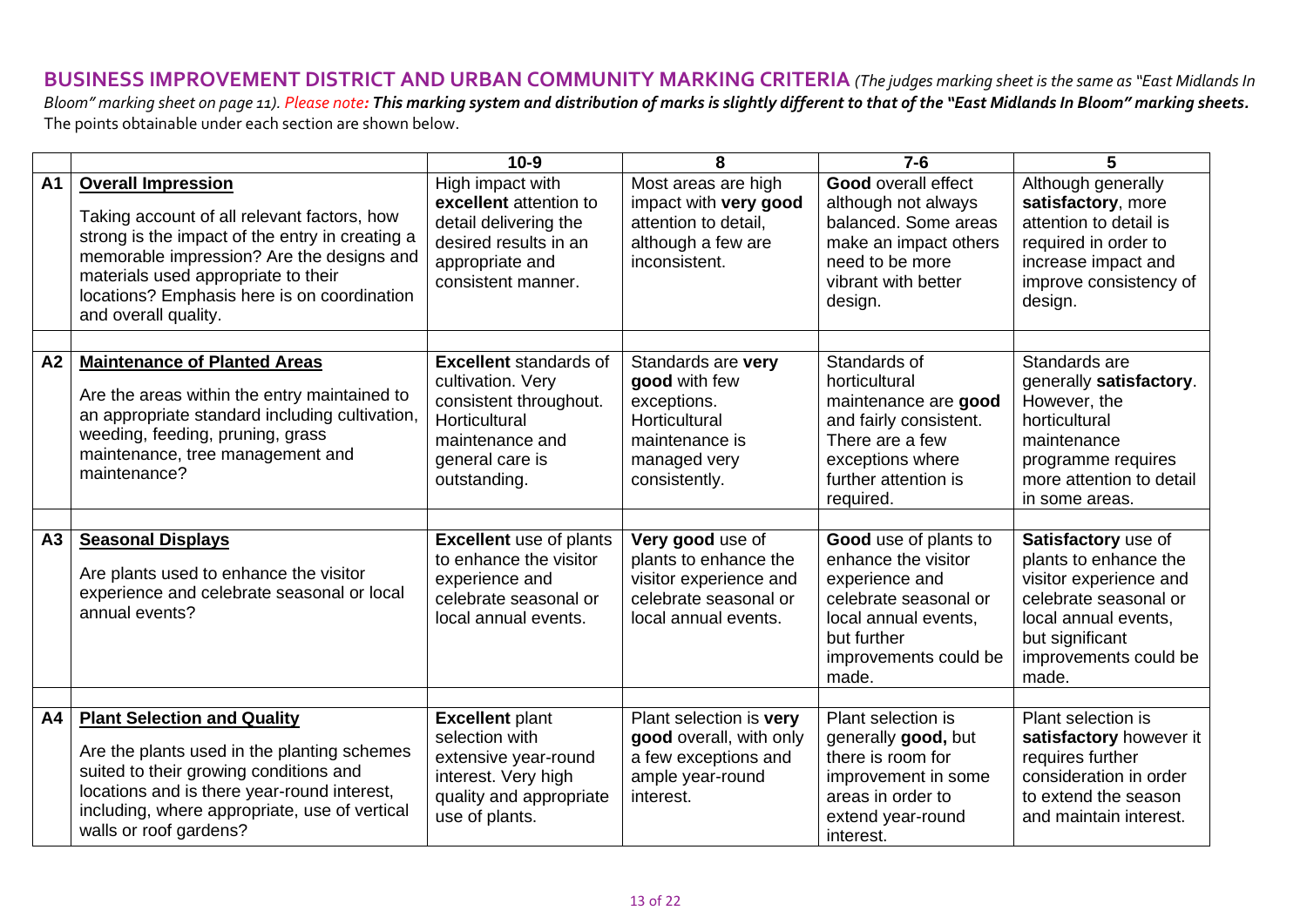|           |                                                                                                                                                                                                                                                                                                                                                                                                | $10-9$                                                                                                                                                                                                                                        | 8                                                                                                                                                                                                                                                      | $7-6$                                                                                                                                                                                                                                           | 5                                                                                                                                                                                                                                                            |
|-----------|------------------------------------------------------------------------------------------------------------------------------------------------------------------------------------------------------------------------------------------------------------------------------------------------------------------------------------------------------------------------------------------------|-----------------------------------------------------------------------------------------------------------------------------------------------------------------------------------------------------------------------------------------------|--------------------------------------------------------------------------------------------------------------------------------------------------------------------------------------------------------------------------------------------------------|-------------------------------------------------------------------------------------------------------------------------------------------------------------------------------------------------------------------------------------------------|--------------------------------------------------------------------------------------------------------------------------------------------------------------------------------------------------------------------------------------------------------------|
| <b>B1</b> | <b>Local Identity</b><br>Is there a sense of place, with appropriate<br>acknowledgement of local heritage and its<br>relevance for the community; e.g. art in the<br>landscape, signage and interpretation etc?<br>Consider the pride taken in hard landscape<br>(including streets), open spaces (including<br>grass areas and beaches if appropriate),<br>street furniture maintenance, etc. | Extensive evidence of<br>efforts to<br>highlight/enhance local<br>identity. An excellent<br>impression made about<br>what makes the area<br>unique.<br>Street furniture<br>including litter bins and<br>seating is in excellent<br>condition. | Considerable evidence<br>of efforts to<br>highlight/enhance local<br>identity. A very good<br>impression made about<br>what makes the area<br>unique.<br><b>Street furniture</b><br>including litter bins and<br>seating is in very good<br>condition. | Some evidence of<br>efforts to<br>highlight/enhance local<br>identity. A good<br>impression made about<br>what makes the area<br>unique.<br><b>Street furniture</b><br>including litter bins and<br>seating is in reasonably<br>good condition. | Little evidence of<br>efforts to<br>highlight/enhance local<br>identity. A satisfactory<br>impression made about<br>what makes the area<br>unique.<br><b>Street furniture</b><br>including litter bins and<br>seating is in variable<br>condition.           |
| <b>B2</b> | <b>Built Environment</b><br>Consider management and maintenance of<br>commercial and residential stock, vacant<br>properties and plots, building and<br>development controls including the<br>appropriate screening and associated<br>interim enhancements of development sites.                                                                                                               | The built environment<br>is managed to an<br>excellent standard,<br>with high quality<br>controls on existing<br>and future<br>developments in place.                                                                                         | The built environment<br>is managed to a very<br>good standard with<br>adequate controls of<br>existing and future<br>development sites in<br>place.                                                                                                   | The built environment<br>is managed to a good<br>standard with<br>reasonable attempts at<br>control of existing and<br>future development<br>sites in place.                                                                                    | The built environment<br>is managed to a<br>generally satisfactory<br>standard however<br>there are concerns that<br>measures are not in<br>place to manage<br>existing and future<br>developments.                                                          |
| <b>B3</b> | <b>Environmental Quality and Resources</b><br>What has been done to minimise the use of<br>resources, e.g. water, chemicals, pesticides<br>and to implement solutions like recycling,<br>etc.<br>To include cleanliness, absence of litter,<br>street weeds, graffiti vandalism,<br>flyposting/temporary signage, chewing gum,<br>and effective dog fouling control measures.                  | Extensive evidence of<br>resource management<br>initiatives.<br>All areas are cleaned<br>to an excellent<br>standard. There is<br>effective control of<br>street weeds, no graffiti<br>vandalism or flyposting.                               | Considerable evidence<br>of resource<br>management<br>initiatives.<br>All areas are cleaned<br>to a very good<br>standard. There is very<br>good control of street<br>weeds, little graffiti<br>vandalism and<br>flyposting.                           | Some evidence of<br>resource management<br>initiatives.<br>All areas are cleaned<br>to a good standard.<br>There is generally good<br>control of street weeds.<br>but evidence of some<br>graffiti vandalism and<br>flyposting.                 | Little evidence of<br>resource management<br>initiatives.<br>All areas are cleaned<br>to a generally<br>satisfactory standard.<br>There is a lack of<br>control of street weeds.<br>and evidence of<br>considerable graffiti<br>vandalism and<br>flyposting. |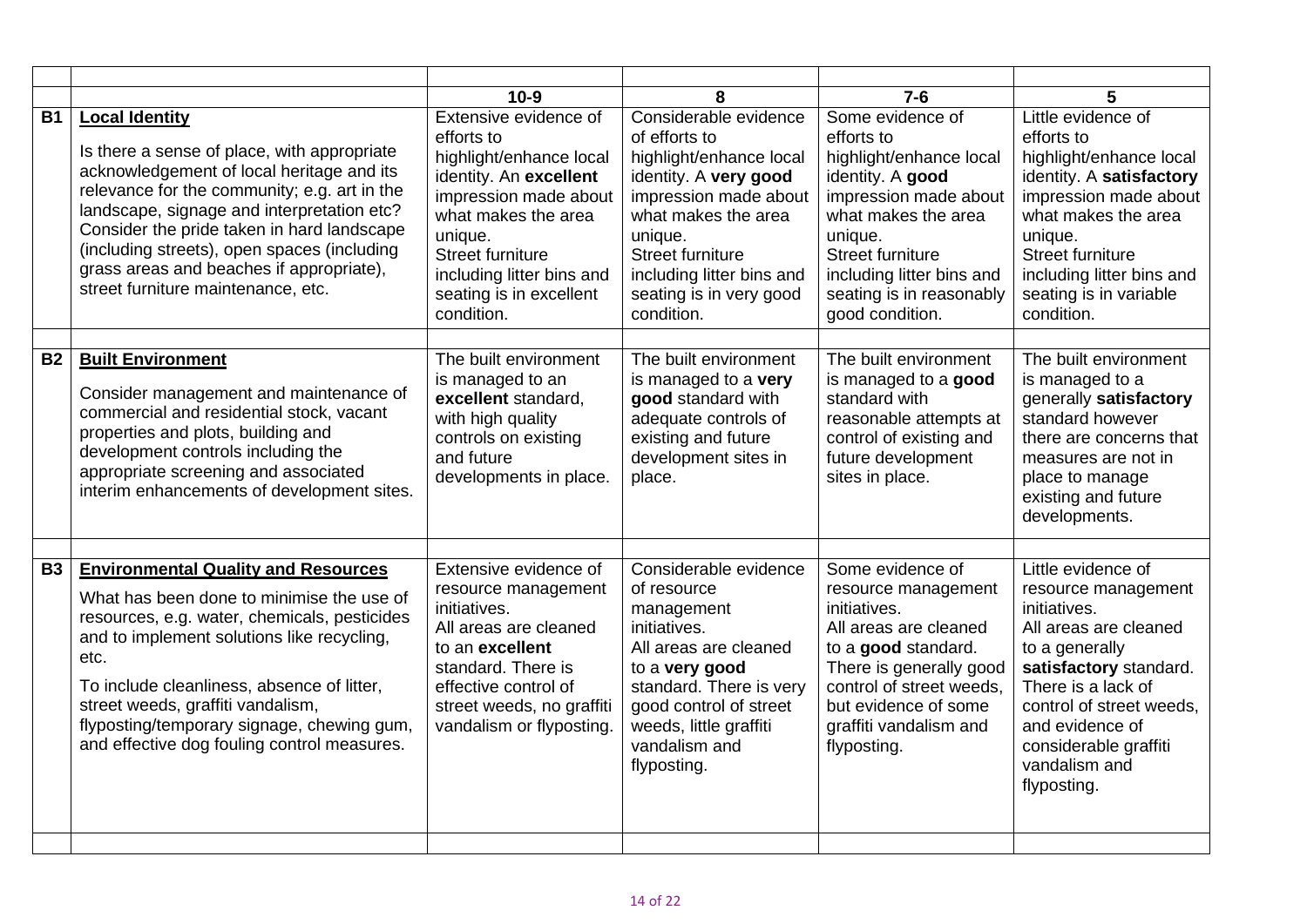|                |                                                                                                                                                                                                                                                                                                                                                                                                                                                                                                               | $10-9$                                                                                                                                                                                                                                                            | 8                                                                                                                                                                                                                                                                         | $7-6$                                                                                                                                                                                                                                                                    | 5                                                                                                                                                                                                                                                                                    |
|----------------|---------------------------------------------------------------------------------------------------------------------------------------------------------------------------------------------------------------------------------------------------------------------------------------------------------------------------------------------------------------------------------------------------------------------------------------------------------------------------------------------------------------|-------------------------------------------------------------------------------------------------------------------------------------------------------------------------------------------------------------------------------------------------------------------|---------------------------------------------------------------------------------------------------------------------------------------------------------------------------------------------------------------------------------------------------------------------------|--------------------------------------------------------------------------------------------------------------------------------------------------------------------------------------------------------------------------------------------------------------------------|--------------------------------------------------------------------------------------------------------------------------------------------------------------------------------------------------------------------------------------------------------------------------------------|
| C <sub>1</sub> | <b>Year Round Activity and Future</b><br><b>Commitment</b><br>Documented evidence of forward planning<br>and year-round activities, initiatives or<br>events. Highlighting where these activities<br>are adding value and demonstrating the<br>strengths or uniqueness of the entry.                                                                                                                                                                                                                          | <b>Excellent</b> evidence of<br>activities taking place<br>throughout the year<br>and of advanced<br>planning. The annual<br>programme of activities<br>is exceptional.                                                                                           | Very good evidence of<br>activities taking place<br>throughout the year<br>and of advanced<br>planning giving this<br>entry a real strength.                                                                                                                              | Good evidence of<br>activities taking place<br>throughout the year<br>and of advanced<br>planning.                                                                                                                                                                       | Satisfactory evidence<br>of activities taking<br>place throughout the<br>year and of advanced<br>planning, but some<br>areas of improvement<br>needed.                                                                                                                               |
| C <sub>2</sub> | <b>Communication and Awareness</b><br>Use of suitable interpretation, enabling<br>learning and a greater understanding of<br>purpose. Engagement with schools, young<br>people or other groups. Promotion within the<br>immediate area through local and regional<br>communications. Appropriate<br>communications and media involvement<br>evidenced.                                                                                                                                                        | <b>Excellent</b> use of<br>signage and<br>interpretation, and<br>evidence of<br>involvement in public<br>awareness and<br>educational<br>programmes.<br>Communications and<br>appropriate media<br>involvement are<br>extremely well<br>evidenced.                | Very good use of<br>signage and<br>interpretation, and<br>evidence of<br>involvement in public<br>awareness and<br>educational<br>programmes.<br>Communications and<br>appropriate media<br>involvement are very<br>well evidenced.                                       | Good use of signage<br>and interpretation, and<br>evidence of<br>involvement in public<br>awareness and<br>educational<br>programmes.<br>Communications and<br>appropriate media<br>involvement are well<br>evidenced. A few<br>missed opportunities.                    | Satisfactory use of<br>signage and<br>interpretation, and<br>evidence of<br>involvement in public<br>awareness and<br>educational<br>programmes.<br>Limited evidence of<br>communications and<br>appropriate media<br>involvement, there is<br>room for improvement.                 |
| C <sub>3</sub> | <b>Support and Funding</b><br>Has the entry made every effort to engage<br>the support of a wide variety of local groups<br>and organisations? Participation should be<br>representative of the local community.<br>Evidence of fundraising and on-going<br>support from a range of businesses and<br>organisations appropriate to the size of the<br>entry, making it viable and able to continue<br>moving forward. Is there sufficient evaluation<br>and evidence of the impact of various<br>initiatives? | The range of groups<br>and organisations<br>engaged are an<br>excellent<br>representation of the<br>wider community.<br>Excellent levels of the<br>funding to ensure the<br>viability of the entry.<br>Support in all areas is<br>sustainable and<br>outstanding. | The range of groups<br>and organisations<br>engaged are a very<br>good representation of<br>the wider community.<br>Very good levels of<br>funding to ensure the<br>viability of the entry.<br>Support in all areas is<br>very good and will be<br>sustainable over time. | The range of groups<br>and organisations<br>engaged are a good<br>representation of the<br>wider community.<br>Good levels of funding<br>to ensure the viability<br>of the entry. Support in<br>all areas is good and,<br>with effort, will be<br>sustainable over time. | The range of groups<br>and organisations<br>engaged are a<br>satisfactory<br>representation of the<br>wider community.<br>Satisfactory levels of<br>funding to ensure the<br>viability of the entry.<br>Support in all areas is<br>satisfactory and fairly<br>sustainable over time. |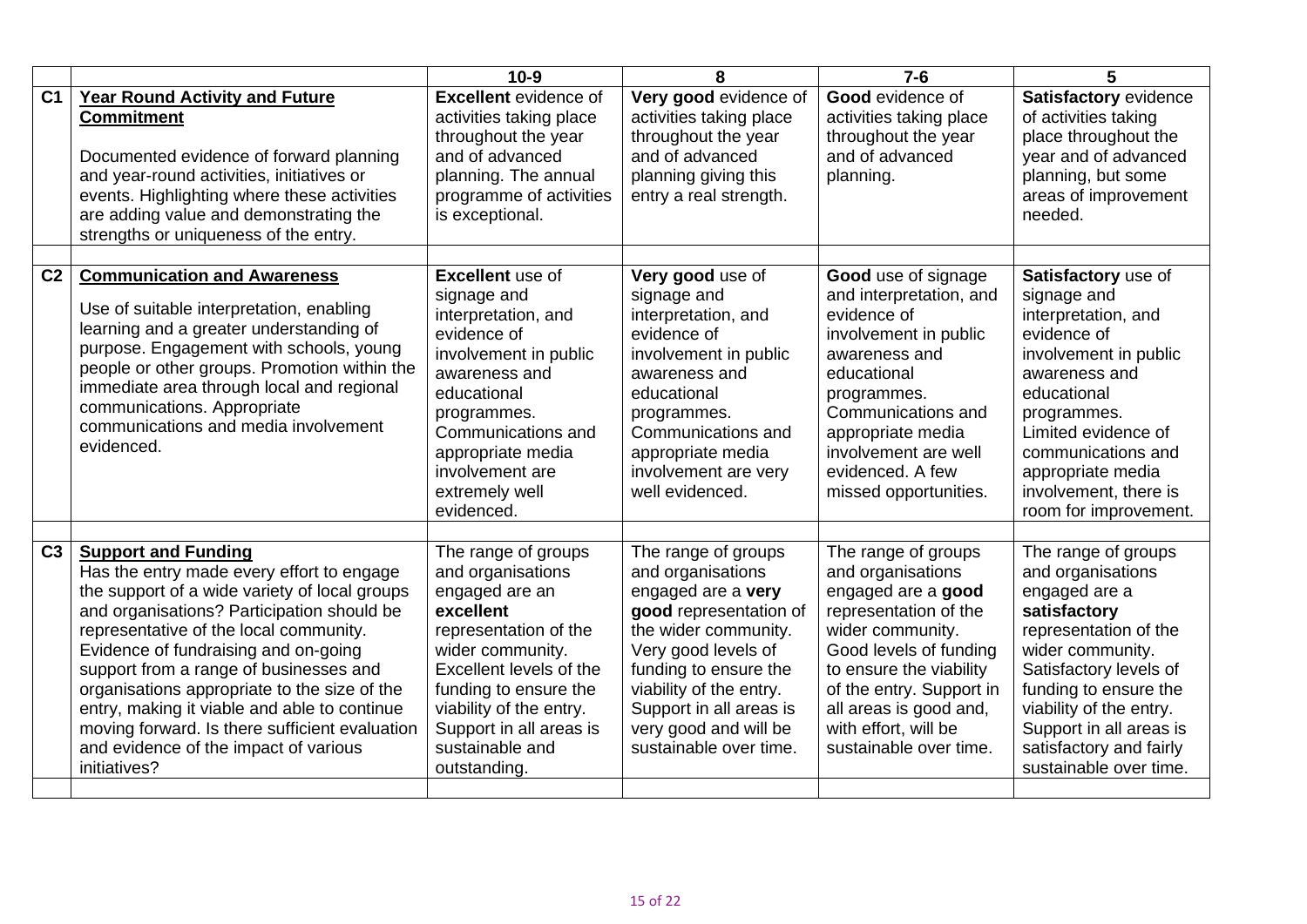#### **Judges/entrants notes**

- The new style report and assessment form has rebalanced the existing scoring system to 40:30:30 reflecting the greater importance of the environment and the (business) community.
- The form has expandable sections under overall impression and Judges' feedback allowing the judges to provide comprehensive and meaningful comments as much as they deem necessary.
- There is a new section under A to assess the use of plant material to celebrate seasonal or local annual events, this may include the use of seasonal planting, baskets, containers or evidence of planting used at Christmas/Easter or other events.
- **These items are applicable to entrants to the 'Business Improvement District (BID) / Town Centre or City Centre' category only**:
	- $\circ$  The BID/ Town Centre or City Centre category is a "one size fits all" but there needs to be an allowance made within the judging process to take into account the scale of endeavour, for instance some BID may be quite small in comparison to a large City Centre. The scale of endeavour takes into account not only the size of the entry but the geographic, and regenerative effect of what has been achieved against what can often be a difficult and challenging baseline.
	- o Whilst the geographic size of most BID can be quite easily defined, the boundaries of Town and City centres are harder to establish. The maximum radius for BID/Town Centre or City Centre shall be 0.5 miles from a self-determined point giving a maximum one mile diameter. The size of the entry will determine the judging time, and shall be no more than 2 hours plus the standard 15 min presentation and press. The entry must determine the exact centre and radius and submit this on a map in their portfolio.
	- o A larger Town Centre or City Centre entry can include a number of smaller BIDs, and a larger BID entry can also comprise of several smaller BIDs.

For Business Improvement District (BID) / Town Centre or City Centre entries the presentation and portfolio should include an annual development plan reporting against a baseline, where the entry has come from and how much has been achieved.

**Please note that this information and entry forms can be downloaded from our website: [www.emib.org.uk](http://www.emib.org.uk/)**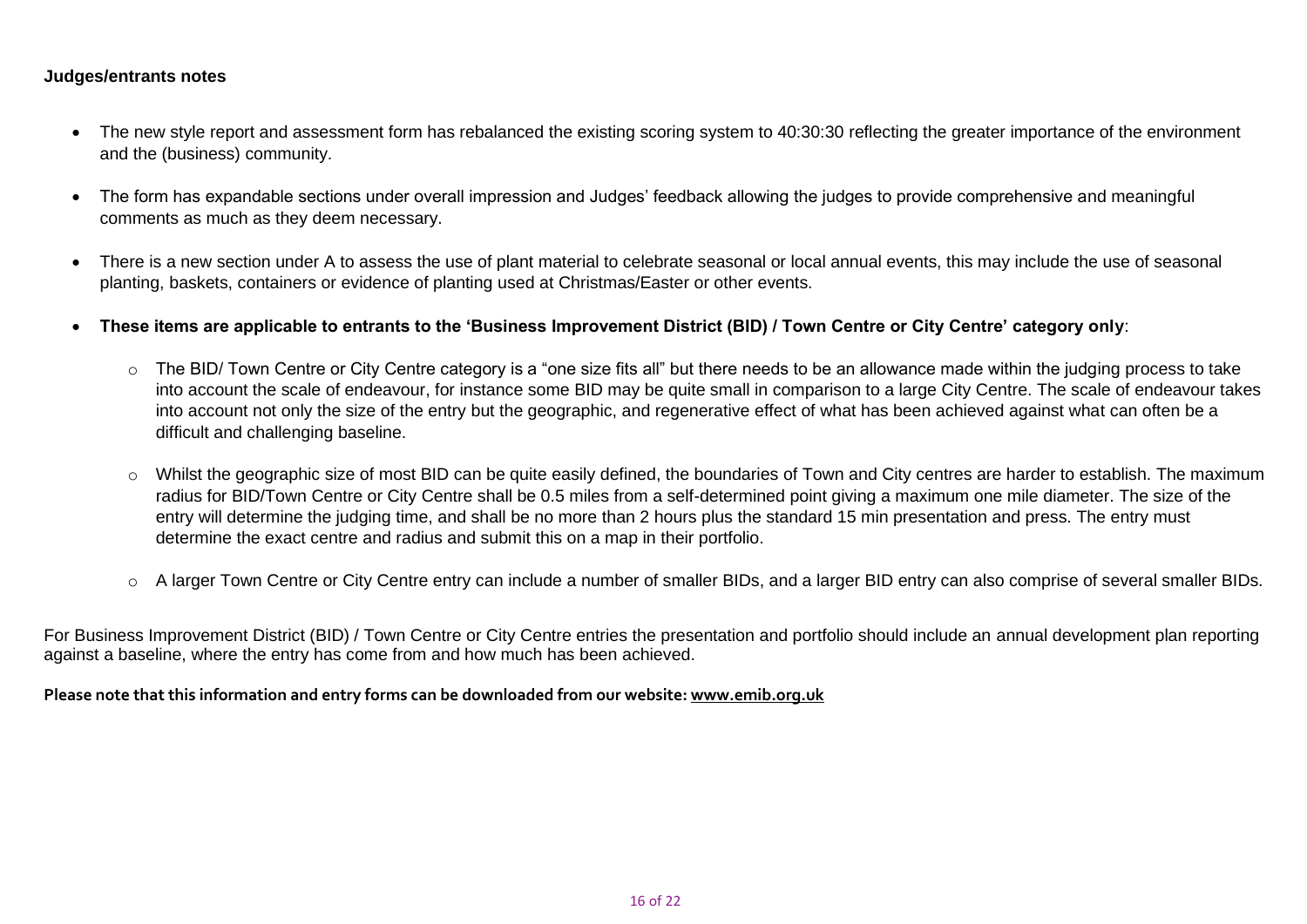# **EAST MIDLANDS IN BLOOM DISCRETIONARY AWARDS**

#### The following Discretionary Awards are awarded to the "In Bloom" entry by the judges where they feel it is **merited each year. No application form is necessary.**

**East Midlands in Bloom Award for Horticultural Excellence within Parks.**  *Awarded for: Planting and maintenance of flower beds and green spaces within public parks.*

**East Midlands in Bloom Award for Best Wildflower and Conservation Area.**  *Awarded for: Efforts made to provide a wildflower and conservation area and effectiveness of the area. Appropriate management of these areas.*

**East Midlands in Bloom Award for the Most Improved Entrant** (*sponsored by* **Taylors Bulbs**)

**East Midlands in Bloom Award for the Least Littered Environment**  *Awarded for: Upkeep and cleanliness of areas, general tidiness, lack of litter, graffiti, and vandalism.*

**East Midlands in Bloom Committee Award –** *awarded if merited by the judging panel*

**East Midlands in Bloom Award for Best New Permanent Landscape** *Awarded for: A newly landscaped area notseen by the judges in previous years.*

#### **The Doug Stacey Young Person Award**

Given for: The award is given to a young person who has shown independent initiative to supporting the in *bloom campaign in any one of the three pillars – please mention this person to the judges.*

**Best Entrance Display –** *Given to an entranceway to a town/village/city who may or may not be currently taking part in Bloom (seen on the judges travels anywhere in the East Midlands)*

# **EAST MIDLANDS IN BLOOM SPECIAL AWARDS**

Below are four additional Special Awards that "In Bloom" entrants can register for. Please let us know which **award/s you intend to enter even if you do not know your nomination/s by the closing date.**

| Name of Award                                                                 | <b>Closing Date for forms</b> |
|-------------------------------------------------------------------------------|-------------------------------|
| A The Frank Constable MBE Award for Best Residential Garden (page 18)         | 30 <sup>th</sup> April        |
| B East Midlands in Bloom Award for Best Hotel/Pub Garden or Display (page 19) | 30 <sup>th</sup> April        |
| C East Midlands in Bloom Award for Best Retail/Commercial Premises (page 19)  | 30 <sup>th</sup> April        |
| East Midlands in Bloom Award for best School Garden (page 19)                 | 31 <sup>st</sup> May          |

If you intend to enter categories A, B or C but do not know who your nominations are likely to be before the closing date (perhaps you run your own local competition), please still let us know which categories you **intend** to enter by **30th April** or at the same time you submit your Bloom entry form. You can let us have the full details of your nominations later when your judge contacts you.This ensures judges allocate **adequate time** for your 'In Bloom' entry when they make the judging arrangements. If this is not done, judges may not be able to judge the award nominations or award a certificate. Please also inform us if you need to **withdraw** an entry **before** your "In Bloom" judging date.

**The Best School Garden Special Award** requires submission of a separate entry form (see page 19) and "In Bloom" entrants and their selected school/s are requested to read the information pack. All forms and information can be found on our website.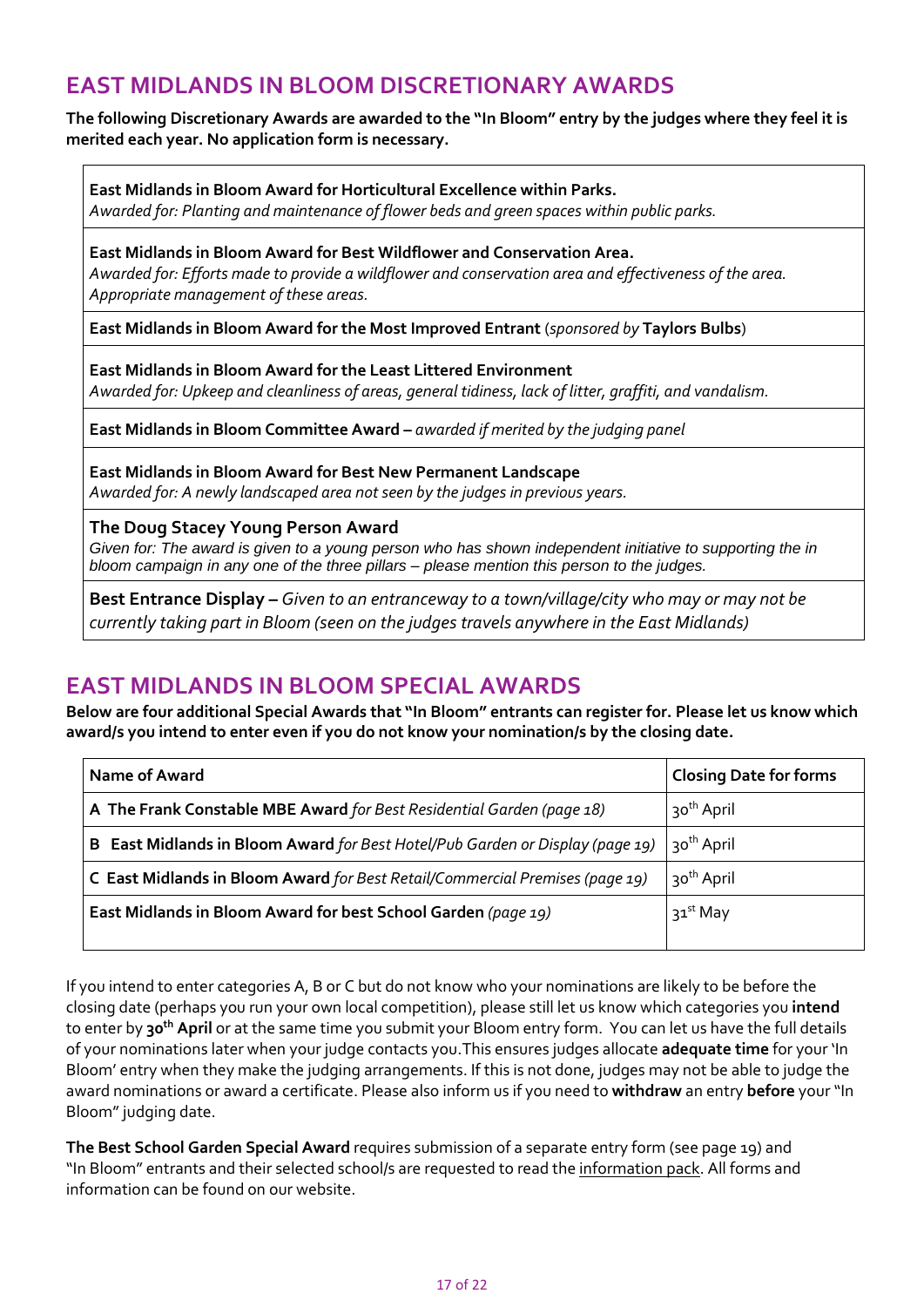## **A: The Frank Constable MBE Award for Best Residential Garden**

This award was introduced in 2001 and is sponsored by the Constable family in memory of our late President, Frank Constable MBE, who sadly passed away in February 2014. The nomination must be linked to an "In Bloom" entry.

### **Details of the award**

- **Name of Award:** The Frank Constable Award for Best Residential Garden
- **Form of Award:** An engraved carriage clock together with a certificate.
- **Judging:** The EMIB entrant will nominate one 'best garden' from their community to be inspected by the EMIB judges during their judging tour in July. Judges will award marks out of 20 using additional photographic evidence to determine the overall winner.
- **Previous winners** cannot win the award again or receive the carriage clock, although they can re-enter each year and receive a certificate.
- **Previously winning garden can be entered and win if the property has changed ownership.**

### **Rules:**

- Judges should be shown the 'In Bloom' entry's single nominated 'best garden' on the annual judging tour.
- Please use the Special Awards form available from our website and make sure you register your intention to enter before the closing date even if you do not know who your nomination will be at this date.
- Side and rear gardens may be entered if they are **clearly visible** to the public from a public highway or footpath.
- Please ensure the owners of the garden are aware that their garden will be visited on the pre-arranged date, so that judges can have access.
- If the garden nominated is off the normal judging route, it will be possible to make arrangements with the judges for this to be inspected separately at the beginning, middle or end of the judging tour. Please inform the judges what your choice is **before** the start of the judging tour.
- Please supply the judges with (a) photograph/s, clearly named of the nominated garden for use in the final judging process.
- A maximum of 15 minutes is allowed in addition to that of your 'In Bloom' judging time.
- If the entire 15 minutes is not used, the remainder **cannot** be added on to your 'In Bloom' judging time.
- East Midlands in Bloom reserve the right to use photographs of the entry for publication purposes.

### **Marking criteria**

- **Visibility.** The garden should be visible to the public and make a positive contribution to the street scene. Account will be taken of the degree of pleasure given by the garden to the wider community.
- **Design.** Includes how creatively the available space has been used and the combination of plant form, texture and colour. Displays will be assessed to see if the layout and plants chosen are sufficiently varied to offer interest and colour throughout the year. Account will be taken of the effort and imagination used to overcome site constraints and obstacles.
- **Maintenance Standards.** Looks for overall impact, standards of grassed areas, edging, dead heading etc.

# **B: Best Pub/Hotel Garden or Display Special Award** *and* **C: Best Retail/Commercial Premises Special Award**

These awards were introduced in 2007 and they are an integral part of the East Midlands in Bloom campaign. Applicants are invited to submit their single best entry in any or all Special Awards as part of an "In Bloom". To check if there is a local "In Bloom" entry, please contact the Secretary at East Midlands in Bloom. The closing date is *April 30th every year.*

### **Rules:**

- An "In Bloom" entrant is only allowed to nominate one in each category of Special Award.
- Please use the Special Awards form available from our website and make sure you register your intention to enter before the closing date of 30th April, even if you do not know your nomination/s by this date.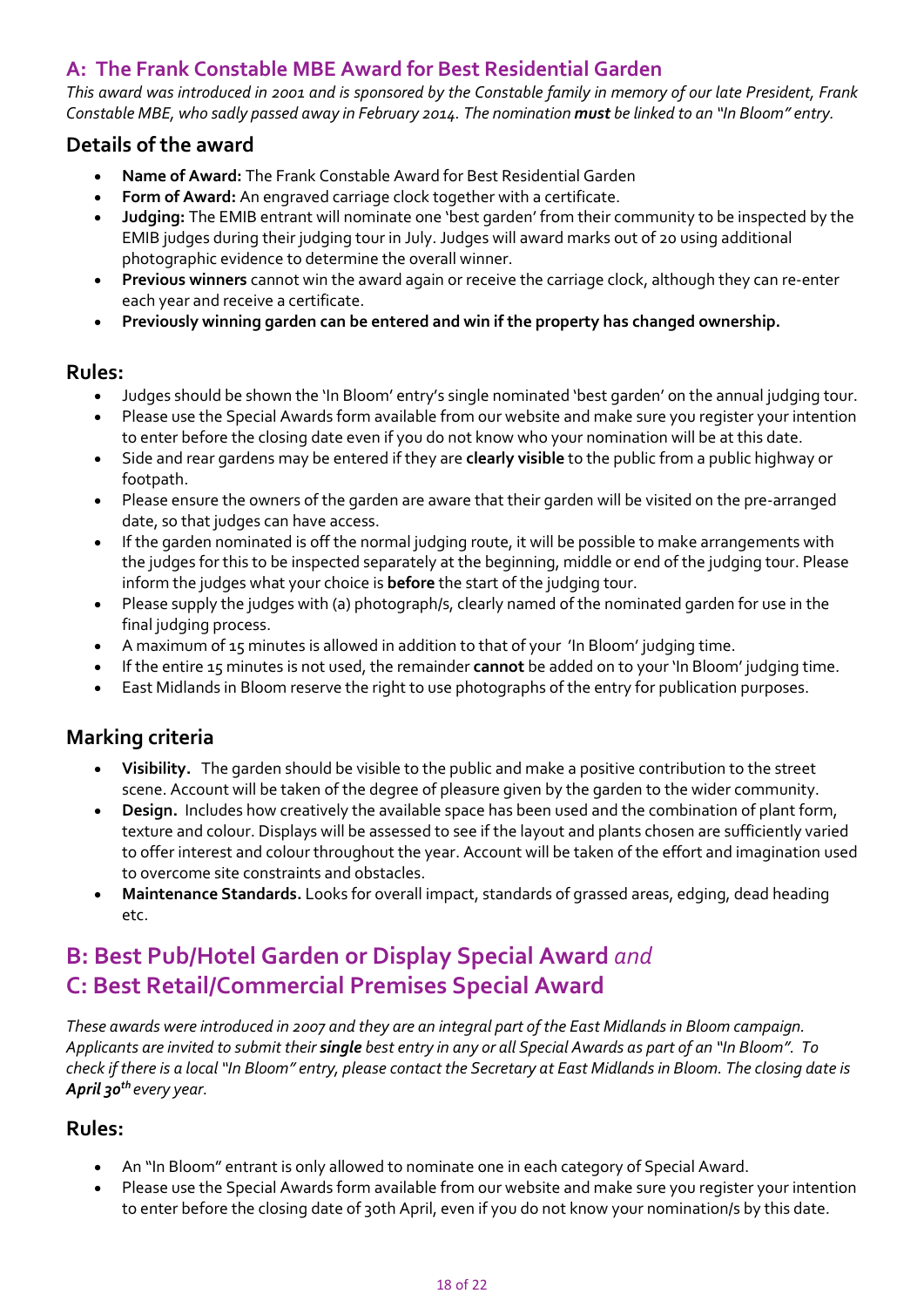- A maximum of 15 minutes each for categories A, B & C is allowed in addition to your normal "In Bloom" judging time, and may be judged before, during or after your 'In Bloom' judging tour. Judges must be informed when this will be before the start of the tour.
- If the entire 15 minutes is not used, the remainder **cannot** be added on to the 'In Bloom' judging time.
- The "In Bloom" entrant must communicate with the nominated proprietor/owner of the Special Award entry so that they are made aware of the judging date and time which will have been confirmed with their judges in May. Judges reserve the right to disallow an entry if the proprietor is not informed of their visit.
- The entry must be permanent and original.
- EMIB Judges reserve the right to disqualify entrants who submit outside of the criteria and their decision is final.
- East Midlands in Bloom reserve the right to use photographs of the entry for publication purposes.

# **Best School Garden Special Award**

This award encourages entries to ask local schools to enter this award. Schools that are not in a Bloom entry area can also enter independently. In all cases there is a limit to the number of schools allowed each year which is as follows:

#### **Small Village, Village & Large Village -** one school

**Small Town, Town, Large Town, Urban Community and Coastal -** two schools **Small City, City -** three schools

Please consider that the earlier a school is approached, the more time it has to prepare entry into this Award. Individual entries should first find out if there is a local "In Bloom" group and if they have already entered a school. This can be done by contacting us at East Midlands in Bloom.

The Special Award for Best School Garden requires submission of a **separate**\* entry form and "In Bloom" entrants and their selected school/s must also read the **information pack**\*, specially written to help them. The closing date for this award is 31<sup>st</sup> May.

In addition to the award for the Overall Best School Garden in East Midlands in Bloom, these extra awards were introduced in 2012 to recognise the best gardens and gardening activities in the following sub categories:

#### **Best Fruit and Vegetable Gardening Best Gardening for Wildlife Best Ornamental Gardening**

The Best School Garden will be judged by different judge/s on a different date and/or time from that of the main "In Bloom"judging and will take place in the third and fourth week of June. The same school can also be entered as part of a "Bloom" main judging route (a short visit only), but please ensure the head teacher is made aware of the **date and time** you intend to visit the school, well before the visit. Judges reserve the right to disqualify a BSGSA entry if the relevant contact person at the school is not informed of their visit beforehand.

**Thirty minutes** are allocated for the judging and all schools will receive a report and certificate (usually forwarded by the "In Bloom"representative) following the Presentation of Awards in mid September. Results are confidential before that date. Representatives from the winning schools will be invited to the Awards Presentation in September.

\*All forms are available to download from our website*.*

We also encourage schools to arrange a local children's art and/or digital photography competition. *To see details of the RHS Campaign for School Gardening please go to page 25.*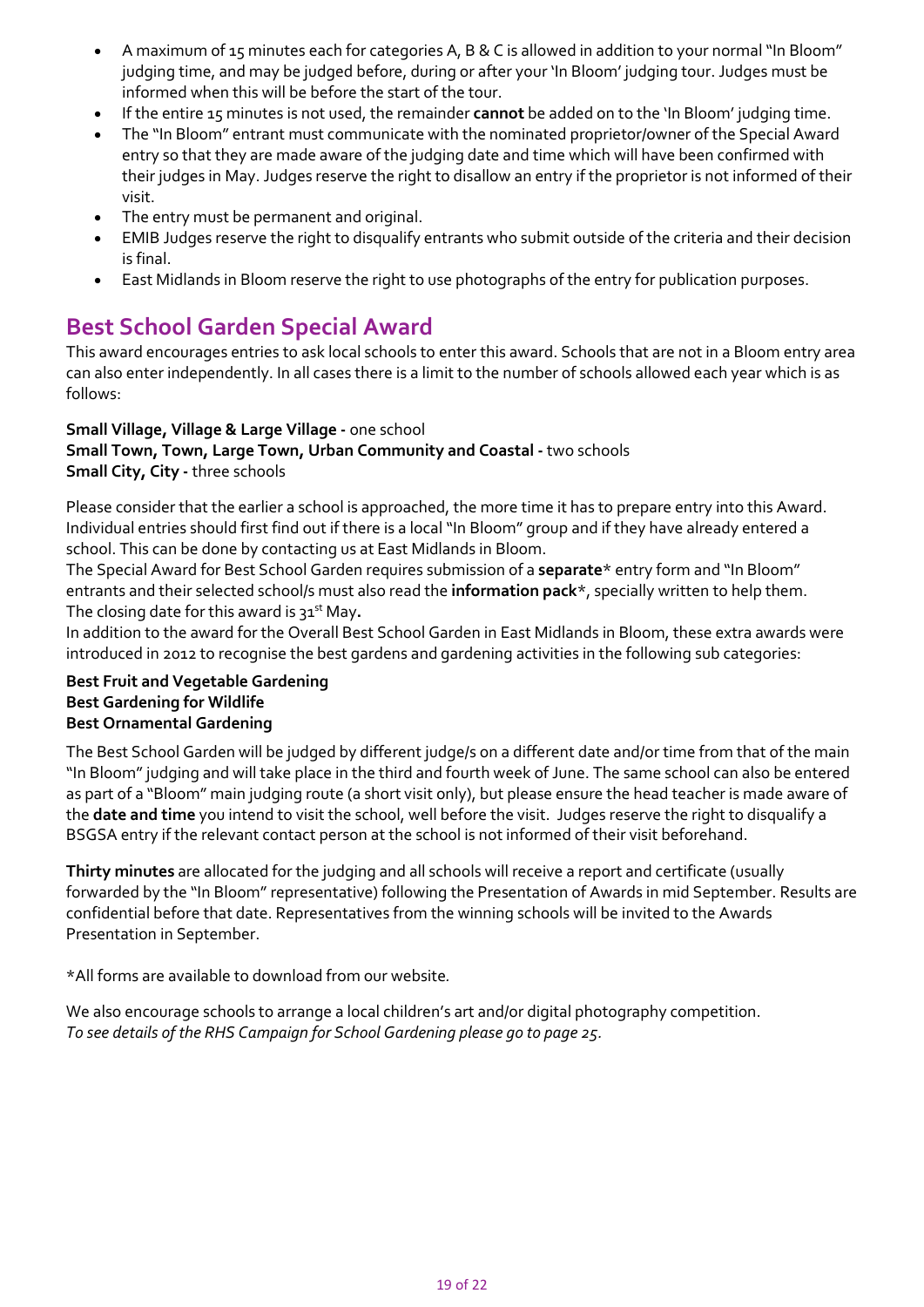# **RESULTS & AWARDS**

Each Entry will receive one of the following awards which will be presented to each "in Bloom" **entrant at the Presentation of Awards in September. No results will be released until then. All results will be available on our website following this date.**

| <b>Maximum points</b><br>awarded:           | 100 overall<br>maximum | 40 maximum in<br><b>Section A -</b><br><b>Horticulture</b> | 30 maximum in<br>each of Sections<br>B and C,<br><b>Environment and</b><br><b>Community</b> |
|---------------------------------------------|------------------------|------------------------------------------------------------|---------------------------------------------------------------------------------------------|
|                                             | 100                    | 40                                                         | 30                                                                                          |
| <b>GOLD</b>                                 |                        |                                                            |                                                                                             |
| <b>Outstanding</b>                          |                        |                                                            |                                                                                             |
|                                             | 85                     | 34                                                         | 26                                                                                          |
|                                             | 84                     | 33                                                         | 25                                                                                          |
| <b>SILVER GILT</b>                          |                        |                                                            |                                                                                             |
| <b>Very Good</b>                            |                        |                                                            |                                                                                             |
|                                             | 75                     | 30                                                         | 23                                                                                          |
|                                             | 74                     | 29                                                         | 22                                                                                          |
| <b>SILVER</b>                               |                        |                                                            |                                                                                             |
| Good                                        |                        |                                                            |                                                                                             |
|                                             | 60                     | 24                                                         | 18                                                                                          |
|                                             | 59                     | 23                                                         | 17                                                                                          |
| <b>BRONZE</b>                               |                        |                                                            |                                                                                             |
| <b>Satisfactory</b>                         |                        |                                                            |                                                                                             |
|                                             | 50                     | 20                                                         | 15                                                                                          |
|                                             | 49                     | 19                                                         | 14                                                                                          |
| <b>CERTIFICATE OF</b><br><b>ACHIEVEMENT</b> |                        |                                                            |                                                                                             |
|                                             |                        |                                                            |                                                                                             |
| Fair                                        | 1                      | 1                                                          | 1                                                                                           |

The awards system ensures that all entrants receive a grading, allowing them to benchmark against others in their category. All categories will be marked against the judging criteria to determine an award level. Due to the high percentage of marks required to gain gold, very few are awarded. Britain in Bloom and the RHS use this method of marking for the national competition and their flower shows.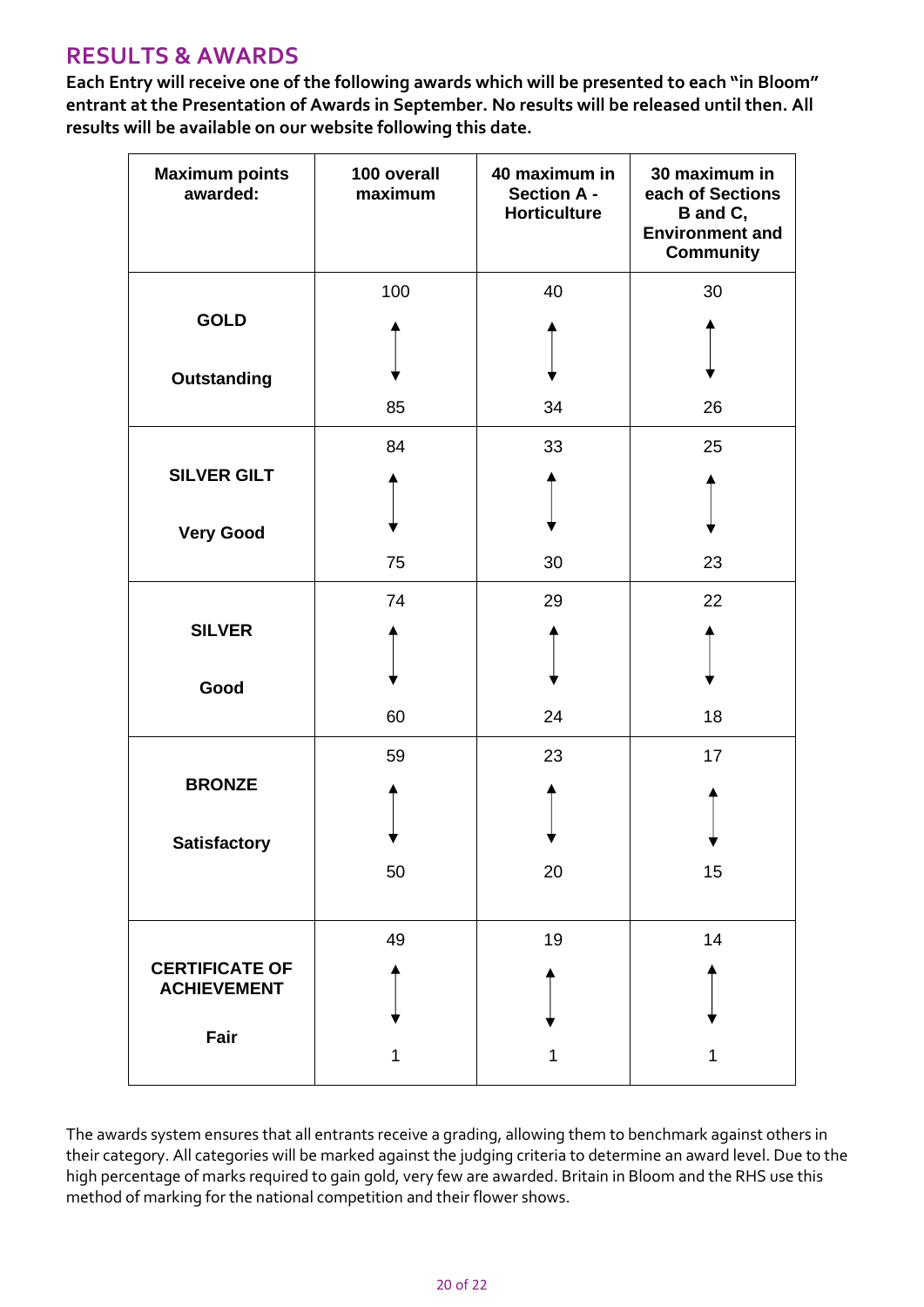# **PRESENTATION OF AWARDS**

During August representatives of all"In Bloom" entries will be invited to attend the East Midlands in Bloom Presentation of Awards. The Awards are held annually in September at a pre-agreed venue. Entrants will receive their certificates, trophies (where appropriate), and other certificates (Special Awards & Best School Garden Awards where appropriate).

**New Venue suggestions are always welcomed from our entrants! Please contact us.**

## **Some Winning Tips**

Co-operation between the local authority, public sector, private groups and individuals is of utmost importance in this competition. Judges will allocate marks for activity by each of these groups so it is important that they all contribute.

- Do take photographs as soon as you decide to enter.
- The judges are in a position to award marks to take account of for displays at other times of the year, i.e. spring bulbs and autumn colour so they need to see photographs of this display.
- Show your long-term commitment by keeping a record of your achievements: litter picks, pond clearance and community involvement to show your efforts.
- It is not just flowers that the judges are looking at; the absence of litter, dog fouling and graffiti is a necessity.
- The condition of park benches, notice boards, fences etc., should be good. They should be well maintained and the areas around them weed free.
- Litter bins should be carefully sited, regularly emptied and kept clean.
- Why not get the local social services involved, brightening up old people's homes, day centres and hospitals?
- Car parks, railway stations, bus stations and stops are important the first port of call for visitors. Make them welcome!
- Why not run competitions or provide incentives for local businesses, hotels, shops and offices? As well as brightening up their premises, some may sponsor flower displays!
- Get the support of your local press as well as publicising your efforts they can help maintain enthusiasm.
- Initiate new projects that brighten up your environment. How about planting a garden for the blind, encouraging wildlife to your community in your choice of plants, using wild flowers in your displays, starting a butterfly garden at your local school, planting a hedge maze? Originality could earn your marks from the judges as well as benefiting your community.
- Above all, this competition is not about how much money you spend! If you work together and enjoy yourselves your enthusiasm will shine through. The judges are looking for pride in your surroundings, cleanliness and team effort.

### **Putting the finishing touches to your Judging Itinerary**

You will be contacted by a judge (in May/June), and allocated a date and time for judging. Please **confirm in writing** to the judge concerned that this date and time is acceptable to you, and wherever possible, include a directional map. Do make sure that the judges *(they are usually paired up, but occasionally there may be an additional designated judge)* know where they are to meet you. Please also provide a mobile contact telephone number in case of any emergencies on the day *(e.g. traffic hold ups etc.)* .

Make sure any Special Award entries have been noted *(by sending your Special Awards entry form in before the end of April)* so that judges know to allow a little extra time. If you wish to provide any refreshments *(entirely optional)*, please make this known to the judges, so they can allow time for this.

- Make sure car parking facilities are available for your judges.
- Remember that the judges may not enter your Town/Village by the main route.
- Be relaxed this helps to relax everyone.
- Introduce the judges to everyone but don't expect them to remember all the names *(name badges could be used).* A list of their names and who/what they represent would also be helpful.
- Do offer the judges comfort facilities on their arrival (remember they may have just driven 70 or 80 miles).
- If the judges visit in the morning, then a drink of tea or coffee would be most welcome.
- Wet weather have umbrellas available, if necessary; have an alternative route planned.
- Do have a copy of the itinerary for the judges at the start don't give it to them after the visit.
- Do plan the Itinerary if for any reason you have to change the itinerary, do tell the judges.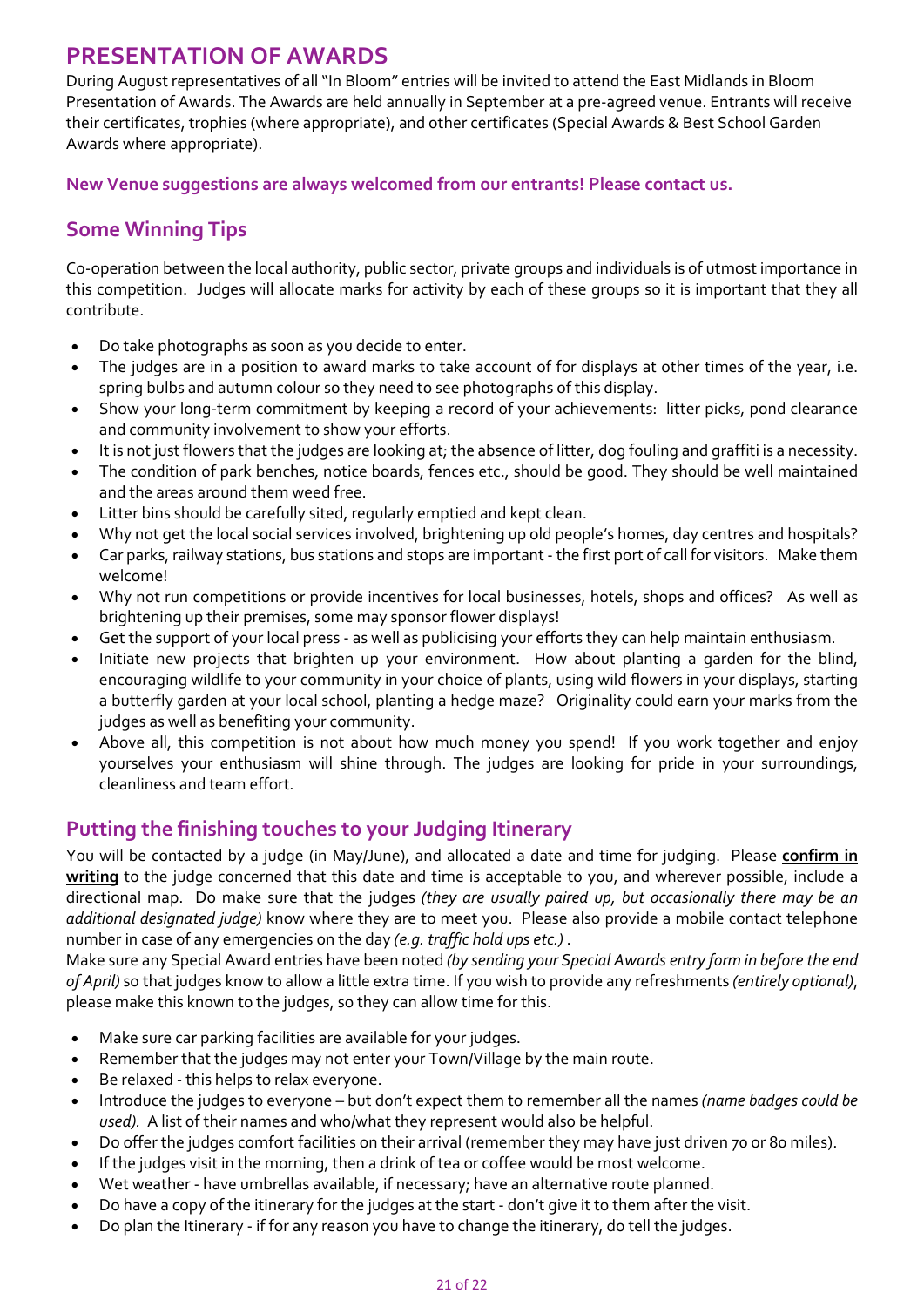- Take each section of the judging criteria and try to ensure the judges see examples in each one. Repetition and concentration on any one section will not gain you extra marks no matter how good it is.
- Consider the use of a short video; say 5/6 minutes long at the start of the visit, whilst having coffee show winter work or pre-visit activities.
- Don't turn your video into a full length feature film.
- Do check the route out on the day of judging and remove any litter left from the previous night, if possible.
- If you can cover your route alone in 1 hour, it is very likely that on the day of judging it will take twice as long. Please make allowances for discussion with key people, and busy times of the day.
- Don't expect the judges to judge for more than the allocated time for your category. However, extra time can be allowed for any unforeseen circumstances or press activity - this will be at the judges' discretion.
- Do have transport arranged do know who is going with who if more than one vehicle is going to be used.
- Make sure that judges can clearly see out of the windows and can hear any commentary.
- If you intend for the judges to meet with someone who is not a Committee Member e.g. a garden competition winner, or local schoolchildren, please make sure they know you are coming and how long you will be spending with them, so they are not disappointed if you need to rush the judges along.
- If you are planning a reception for the judges after the visit to meet with the people involved or prize winners of your competitions, then please advise the judges beforehand to enable them to plan their day. Their schedule is very tight but ifthey know what is planned beforehand then they will be very pleased to spend the time with you.
- Do remember the judges enjoy meeting the people involved with your entry into the 'In Bloom' Competition.
- Do give the judges time and space to take in what they are seeing and being told otherwise they may just miss that vital element that would have given you that extra point you needed to be a winner.
- Do remember if you are judged in the afternoon that the judges will probably have judged that morning. If the judges require more time they will say so.
- Be prepared to give the judges a few minutes on their own.
- Don't spring any surprise receptions on the judges.
- Don't cram too much into the visit and most of all ...
- **...Don't be put off, enjoy the day, it's** *your* **day!**

# **A DIARY/PORTFOLIO – not required but can be very useful!**

During July each year the East Midlands in Bloom judges visit many places from large cities to small villages. The specified time spent by the judges at each location means they only see a small fraction of what has been achieved over the past 12 months or so. You may wish to prepare a portfolio/diary which can clearly illustrate what you have achieved during the rest of the year, throughout the other seasons, and across all sections. For example:

- Local competitions
- Involvement of the community
- Improvements made over the past year and encompassing the wider environmental approach of the competition as well
- Keep a photographic record of all the things that have been done during the year even committee meetings
- Use selected press cuttings to show what publicity has been achieved.
- The judges will be impressed with before and after photographs of earlier plantings, projects and records of achievements in collecting litter, improving public places and waterways and generally cleaning up the environment.

If you do prepare a portfolio or diary it needs to embrace a wide range of subjects, be kept simple and easy to read. It has often been said that the most effective reports are those which are restricted to one side of an A4 sheet. Remember - *'A Picture Paints A Thousand Words'* but, also remember to add that important caption!

When it comes to completing that all important marking sheet, the diary/portfolio can be an aide memoir for judges. In other words, after a long and tiring day of judging, (often more than one entry per day) it helps to jog the judges' memory of what they have been told and seen earlier.

Do not give the judges your only copy of the portfolio, as its return cannot be guaranteed.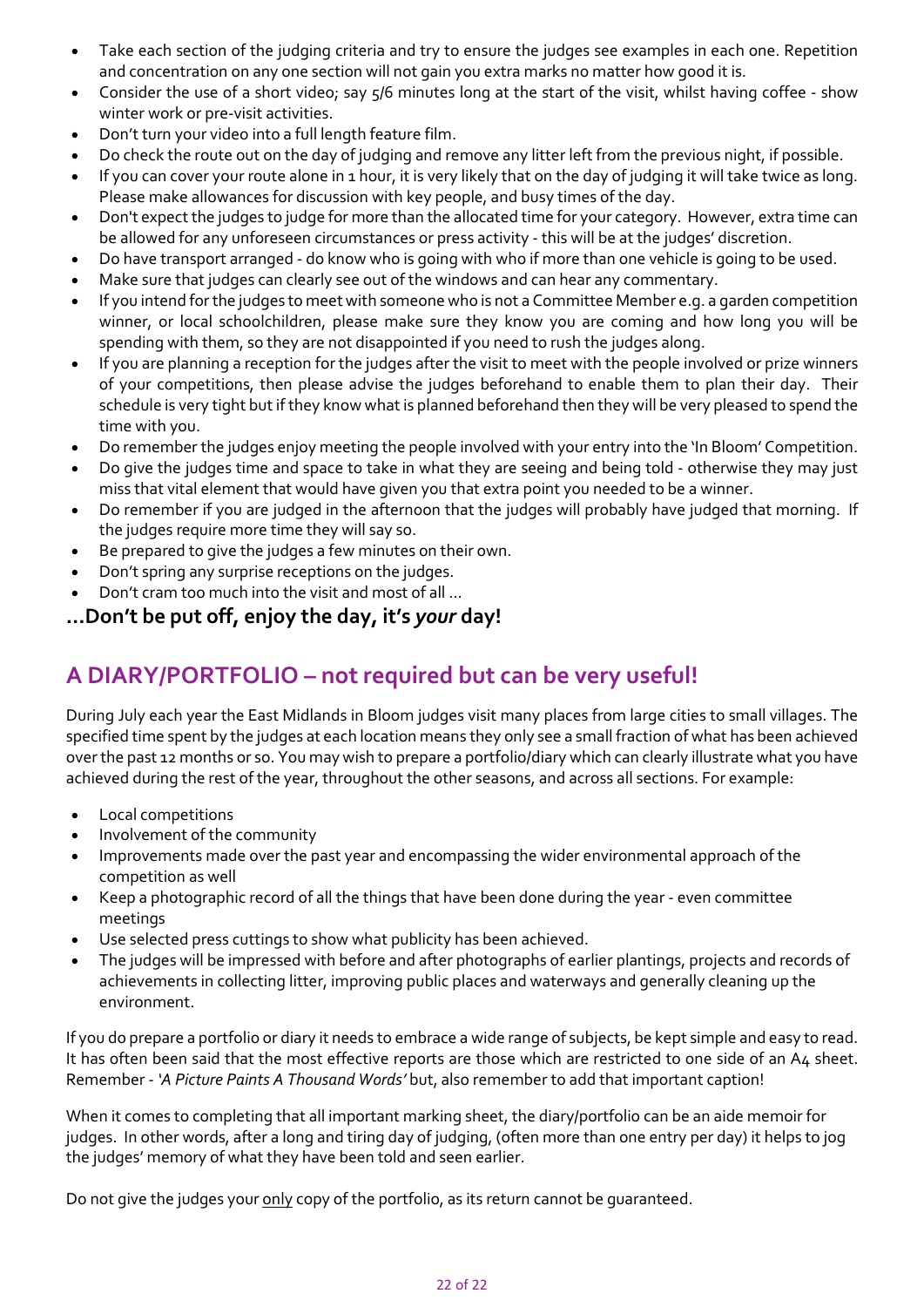If you would like your portfolio returned, please inform judges and let them know whether you need it before the Presentation of Awards. Judges should bring your portfolio for you to collect at this event, but please give them a reminder beforehand!

#### **The advice is:**

- Start collecting materials as soon as you decide to enter the competition.
- Make it a pictorial record.
- Include a copy of the itinerary used on the day of judging.
- Be original
- Keep it simple and easy to read. The recommendation is a **maximum** of 10 A4 pages (20 sides; and it does not need to be elaborately designed).

**If you do compile a portfolio** it should be thought of as a diary or record ofthe tasks and events that have taken place **overthe pasttwelvemonths**. This could include all-year-round photographs and, wherever possible, before and after shots. (Please note that all photographs should be dated and relatively recent i.e. not taken more than two *years ago).*

#### *The content could include:*

- A brief introduction/resume about your entry, including the names and roles of your committee members.
- Anything that hasn't already been covered during your judging route or press and publicity period. Concentrate on at least one item from each section, i.e. Horticultural Achievement, Environmental Responsibility, and Community Participation. Sometimes marks can be picked up here if things have been omitted during the judging route.
- Year-round effort and work undertaken in areas not included in the judging tour (for example, evidence through the use of photographs, of people actually getting involved in the planting of winter/spring displays and at other times of the year).
- How your 'In Bloom' entry is funded (for example, any fundraising event such as a coffee morning, plant sales, raffle etc. It's also good to see photos!) Also any grants that you may have obtained.
- How you promote your 'In Bloom' campaign (maybe you have a display in an empty shop window, for example, or posters to let your area know about the campaign and when the judges will be coming; any litter picks etc.)
- Press coverage is all-important but please don't just fill the portfolio with press cuttings; why not find some display boards and use them to showcase your 'In Bloom' activity. These can then be examined during the judges' comfort break and save you valuable space in your portfolio/diary.
- An illustration of your achievements to date and an outline of your goals for the future.

#### *Additional portfolio ideas for larger category entries:*

- An outline of your policy and strategy plans; these might include or outline key objectives and approach for the 12-month period alongside longer-term aims for Bloom delivery. Ensure these include any partnerships and community participation plans, education aims and preparations for future development.
- Examples of how you conserve and manage your natural resources.
- Examples of initiatives to combat litter and graffiti etc.
- Demonstrate how you get the wider community involved.
- Indicate how you encourage recycling, e.g. through composting etc.

#### *Recommendations (for all categories)*

- Not larger than A4.
- Not more than 10 pages (20 sides).
- Please do not include important documents. Portfolios are either kept for reference and/or to give examples to other and/or new entrants.
- Please remember that the size of font you use for your text can make a big difference to the number of words you get onto the page, e.g.
- East Midlands in Bloom =12 point
- East Midlands in Bloom =11 point
- East Midlands in Bloom = 10 point Don't however; go too small, the Judges do after all need to be able to read the document. The preferred font size is 12 point.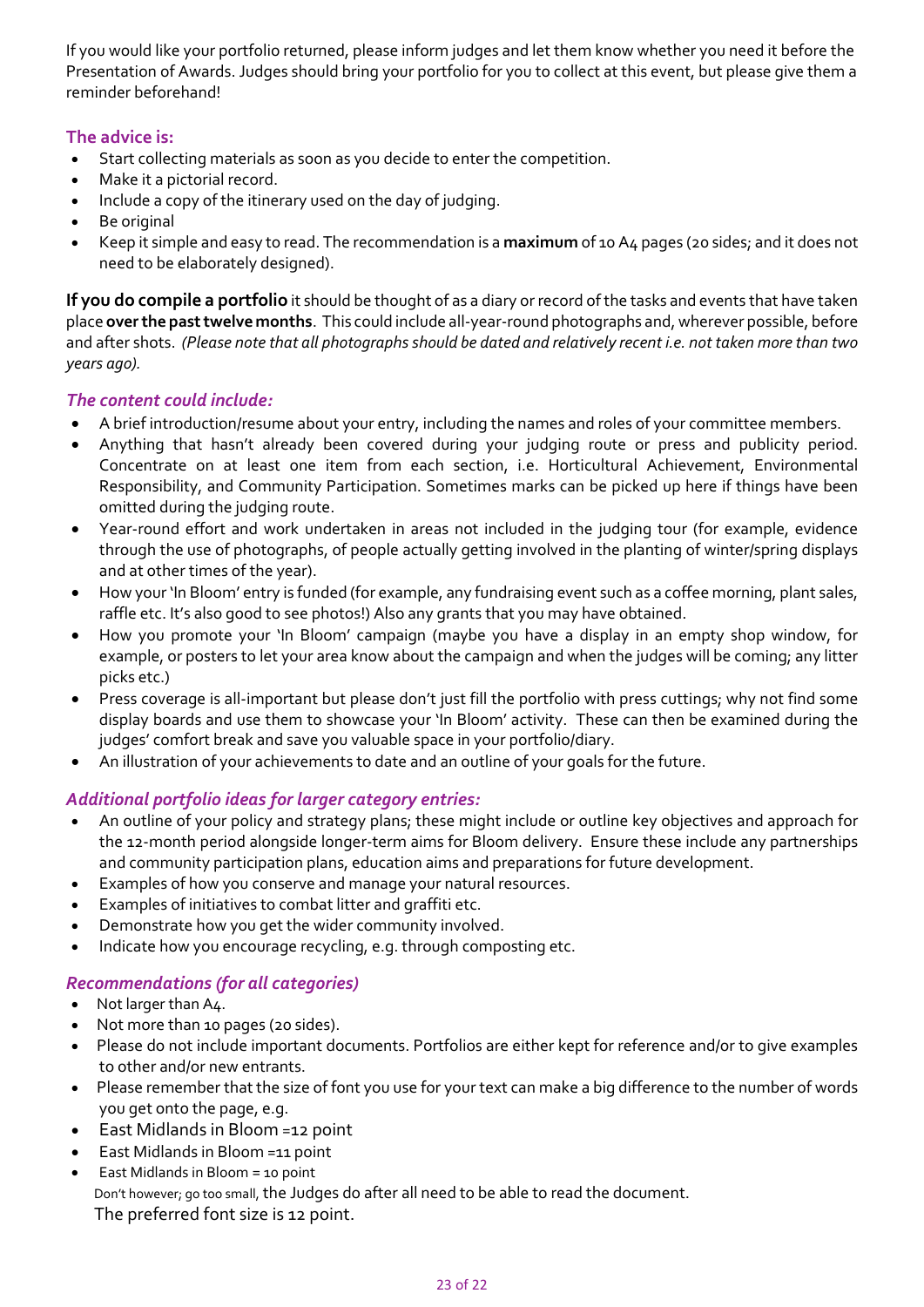• The portfolio doesn't have to be professionally designed; there are **no** marks for portfolio presentation. Do however, keep it simple and clear, and concentrate on content detail which demonstrates your community's efforts to create improvements to your local environment.

# **East Midlands in Bloom RHS IT'S YOUR NEIGHBOURHOOD campaign**

RHS It's Your Neighbourhood is a unique scheme for volunteer led community gardening projects/groups which are focused on cleaning up and greening up their local area, whether that is the estate where they live or the back alley they share or the local community centre's outdoor space.

This is the non-competitive category of the Bloom Campaign and is ideal for any group taking the first steps towards community improvements. Any group (defined as more than one person!) eager to make a difference to their local environment, whether a few neighbours keen to tackle local litter, or a larger action group determined to turn-around a problem 'grot spot' or eyesore can enter.

East Midlands in Bloom are delighted with the standards achieved by our neighbourhood entrants since this category was introduced in our region in 2006.

#### **Getting involved** is very easy, in fact, you only need two things:

- 1. A group (two or more people!)
- 2. An idea for a project which involves horticulture.

#### *Once you have these things, you are ready to get started!*

It's Your Neighbourhood is all about bringing members of the community together to make a positive change to the place they live, work or spend their leisure time. Groups participating in the campaign are asked to focus on its three core pillars of:

- Community Participation (40% of marks)
- Environmental Responsibility (30% of marks)
- Gardening Achievement (30% of marks)

While participating groups are not judged against each other, they are visited by environmental and horticultural "In Bloom" experts, who provide valuable feedback and helpful advice on how to develop current activities and encourage ongoing improvements.

Based on the assessment visit, each community will receive an RHS certificate of achievement reflecting the extent to which participants have met the It's Your Neighbourhood aims as encompassed in the three core pillars.

#### There are **five levels** of achievement in **It's Your Neighbourhood**:

**Establishing, Improving, Advancing, Thriving and Outstanding** – and groups who have done consistently well over time may be nominated to receive the one off It's Your Neighbourhood National Certificate of Distinction. Larger consistently "Outstanding" entrants will be asked to consider entering the "In Bloom" campaign if appropriate.

At East Midlands in Bloom we also have a trophy for the "Most Inspiring IYN Entry"**.**

It's Your Neighbourhood is open to groups of all sizes and with a variety of projects, as long as they are focused on cleaning up and greening their local area and as long as they are:

- A group
- Hands on
- Involved in community gardening
- Representative of the community and/or getting input from the community
- Benefitting the community
- Volunteer-led
- Sustainable over time
- Owned by the community and with the community responsible for the work.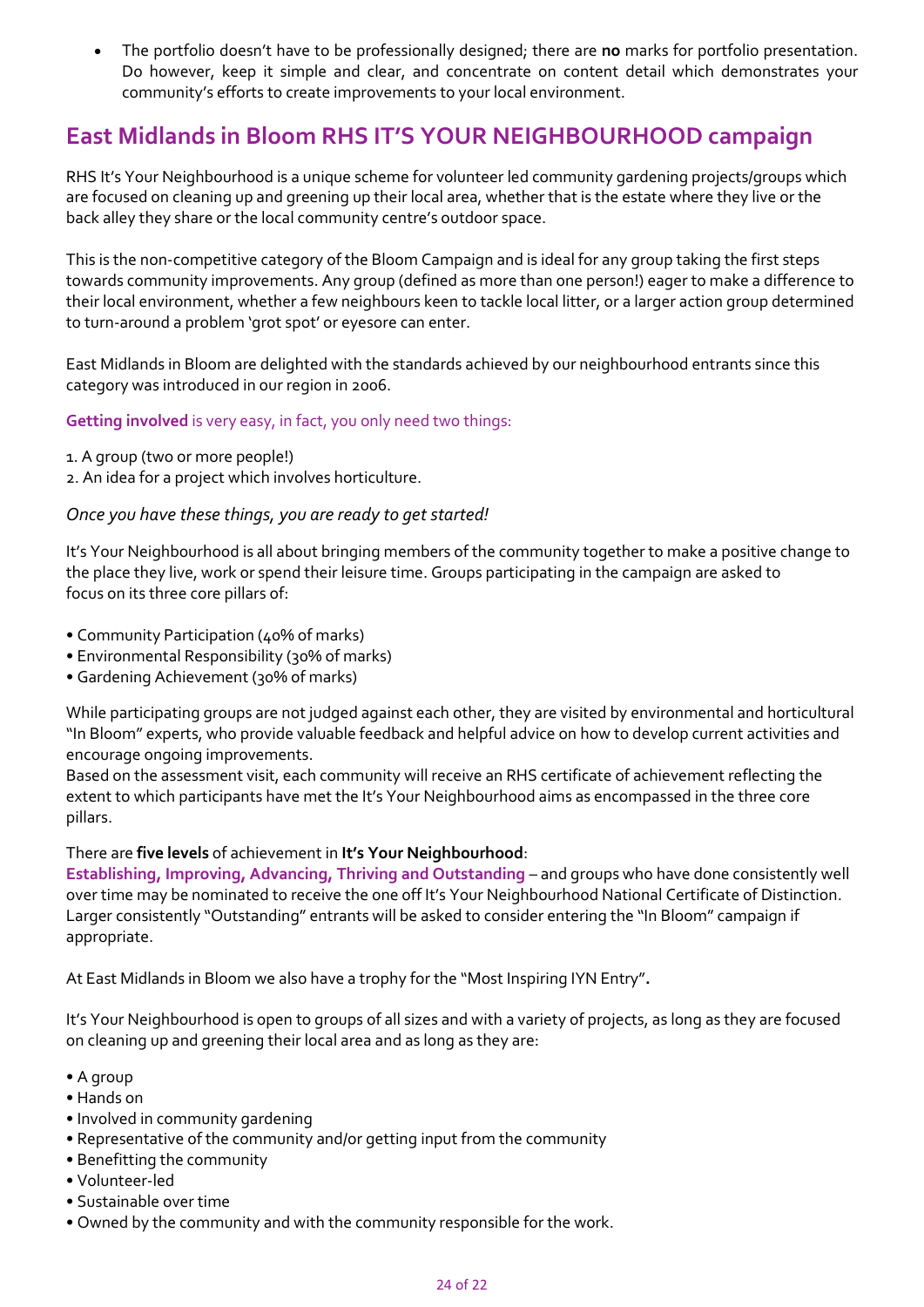#### Some examples of **It's Your Neighbourhood** groups are:

- A residents' group/association
- A "friends of" or Church group
- A youth group
- A gated alley area.

#### All It's Your Neighbourhood groups receive the following support from the RHS & East Midlands in Bloom:

- A special link to the RHS website with helpful guidance and information
- The chance to draw on the experiences of other local communities through a strong Britain in Bloom network
- Access to a network of 3,000 local gardening clubs and horticultural societies offering support and expertise
- Product offers from selected suppliers
- A quarterly community gardening review magazine "Grass Roots"
- Special access to expert RHS advisors' individual advice
- Access to a vast array of information and helpful tools on the RHS website:
- The Plant Selector (helping you choose appropriate plants for your area)
- The Plant Finder (everything you need to know about a plant including how to care for it and where to buy it)
- Month by Month guide to what to do in the garden
- Guide to organic and sustainable gardening
- Guide to composting
- Guide to wildlife gardening.

In addition, It's Your Neighbourhood groups have access to valuable support from their region/nation organisers. What are the benefits?

- **• Cleaner and greener surroundings**
- Developing a **sense of community** and creating positive interaction between community members.
- **• Safer** environments for the enjoyment of local people.
- **• Reduction in anti-social behaviour**.
- **• Increased civic pride** as local people take ownership of the improvements to the area.
- **• Positive effect on the local economy** such as increased commercial enterprise
- **• Helping the environment**through recycling, energy conservation, reducing litter, improving/adding green spaces and other sustainable practices
- Greater **community contact**/relationship with the local authority.

For further details please contact Elaine Atkinson or visit our website where you can download participants' guidelines and see an assessment sheet.

More information including case studies from previous participants is also available on the RHS website: [www.rhs.org.uk/communities](http://www.rhs.org.uk/communities)

"It's Your Neighbourhood" entrants will be able to obtain free access to valuable information and advice from the RHS website, once registration with East Midlands in Bloom is made. We welcome return entries each year, but it is essential to re- register each year by posting or emailing the entry form to us.

The CLOSING DATE for registration into the East Midlands in Bloom RHS 'It's Your Neighbourhood' campaign is **30th April.** In certain cases, late exceptions may be possible. Very late submissions will be entered into the following year's campaign.

**East Midlands in Bloom RHS It's Your Neighbourhood Awards** will be held at various local and regional events which will be announced later in the year. Please look out for them on our website or contact us by email or telephone. We are always looking for volunteer IYN assessors - please get in touch if you are interested.

# **RHS CAMPAIGN FOR SCHOOL GARDENING**